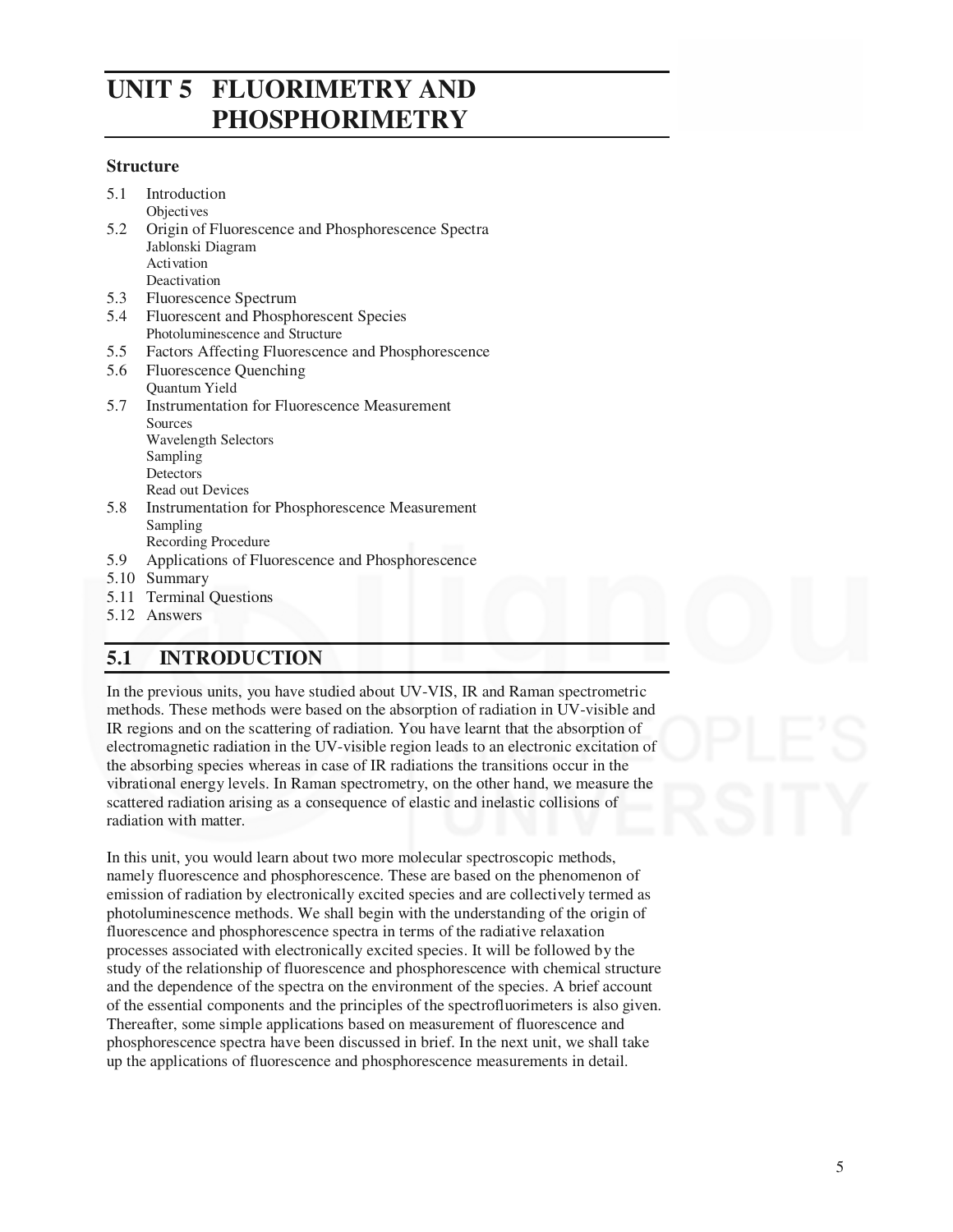# **Molecular Spectroscopic Methods-II Objectives**

After studying this unit, you should be able to:

- explain the origin of fluorescence and phosphorescence spectra,
- differentiate between fluorescence and phosphorescence,
- define and differentiate between radiative and nonradiative relaxation mechanisms,
- relate fluorescence and phosphorescence emission to the chemical structure,
- compare fluorescence and phosphorescence measurements with absorption measurements,
- explain fluorescence quenching and state reasons for the same,
- describe briefly the components of fluorescence and phosphorescence instruments,
- explain the principles of different types of instruments used for the measurement of fluorescence and phosphorescence, and
- outline analytical applications of fluorescence and phosphorescence.

# **5.2 ORIGIN OF FLUORESCENCE AND PHOSPHORESCENCE SPECTRA**

You would recall from Unit 2 that when a radiation in the UV-visible region interacts with a molecule, it causes transition among the quantised electronic energy levels. Have you ever thought what happens to the excited molecules so obtained? These relax back to the ground state by using different processes. In some of the processes the absorbed energy is given off as heat to the surroundings and in some it is emitted as radiation. When such a relaxation is accompanied by the emission of a radiation it is called **luminescence**. There are two types of luminescence phenomena namely, **fluorescence** and **phosphorescence** that arise from the excited state generated by absorption of electromagnetic radiation. Fluorescence is the emission of visible light by a substance that has absorbed light of a different wavelength. The emitted photon has a longer wavelength. Phosphorescence is related to fluorescence in emitting a photon, however, a phosphorescent material does not immediately re-emit the radiation it absorbs. As the excitation of the molecule is due to the absorption of a photon (light), these types of luminescence are called **photoluminescence.**

**Chemiluminescence** is another phenomenon that falls in the category of luminescence. This refers to the emission of radiation during a chemical reaction. However, in such cases the excited state is not a result of absorption of electromagnetic radiation. The oxidation of luminol (3-aminophthalhydrazide) in an alkaline solution is an example of chemiluminescence. An aqueous solution of luminol is oxidised by a solution of sodium chlorate (commercially available bleaching powder) and gives out a blue glow without increase in temperature. Luminol is oxidised to aminophthalate ion which is produced in an excited state and emits blue light on dropping to the ground state. The reaction can be written as below.



The term 'fluorescence' was coined by G. G. Stokes in 1852 on the name of the mineral fluorspar  $(CaF<sub>2</sub>)$  that emits visible light on illumination with the UV light.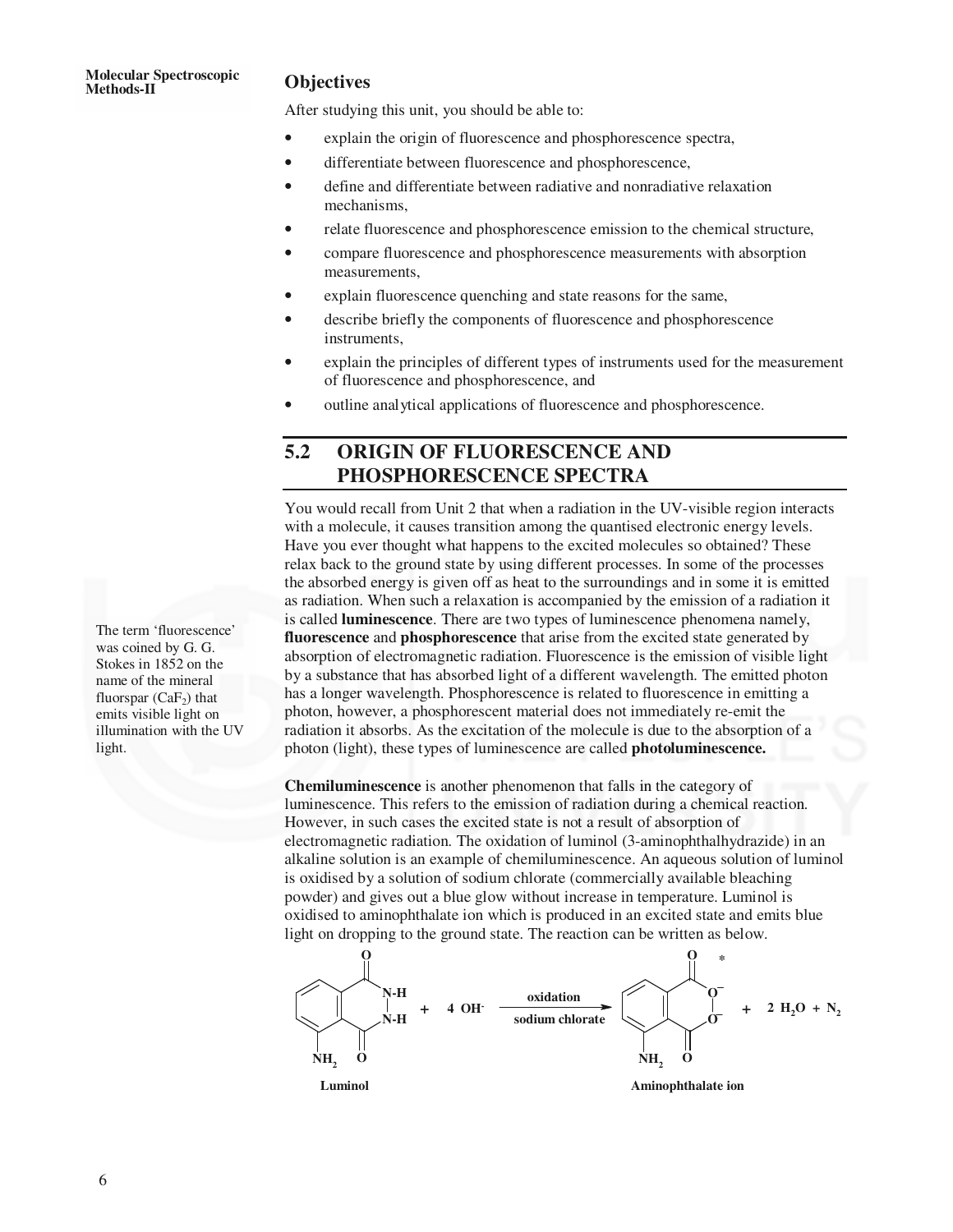The processes involved in the excitation by radiation and the radiative emissions can be understood with the help of **Jablonski diagram**. Let us learn about Jablonski diagram and see how it explains the phenomena of fluorescence and phosphorescence.

#### **5.2.1 Jablonski Diagram**

The Jablonski diagram gives a representation of ground and different excited electronic states of a molecule and the processes associated with absorption and emission (radiative and nonradiative) of energy. A typical Jablonski diagram is given in Fig. 5.1.



**Fig. 5.1: The Jablonski diagram showing the phenomena of fluorescence and phosphorescence** 

The set of lines at the bottom of the figure represents the ground state and the ones in the upper portion indicate the excited electronic states. To begin with, the molecule is in the electronic ground state. In this state, the molecular orbitals are occupied by two electrons. You would recall from your earlier knowledge that according to Pauli's principle, the spins of the two electrons in the same orbital must be antiparallel. This implies that the total spin, **S**, of the molecule in the ground state is zero  $[\frac{1}{2} + (-\frac{1}{2})]$ . This energy state is called "**singlet state**" and is labeled as **S0**. The electron spins in the excited state achieved by absorption of radiation may either be parallel or antiparallel. Accordingly, this may be a **triplet** (**parallel**) or a **singlet** (**antiparallel**) **state**. These are designated as  $T_1$  or  $S_1$ , respectively as the case may be. The spin states are depicted in Fig. 5.2.



**Fig. 5.2: Possible electronic spin states of the molecules** 

**Fluorimetry and Phosphorimetry**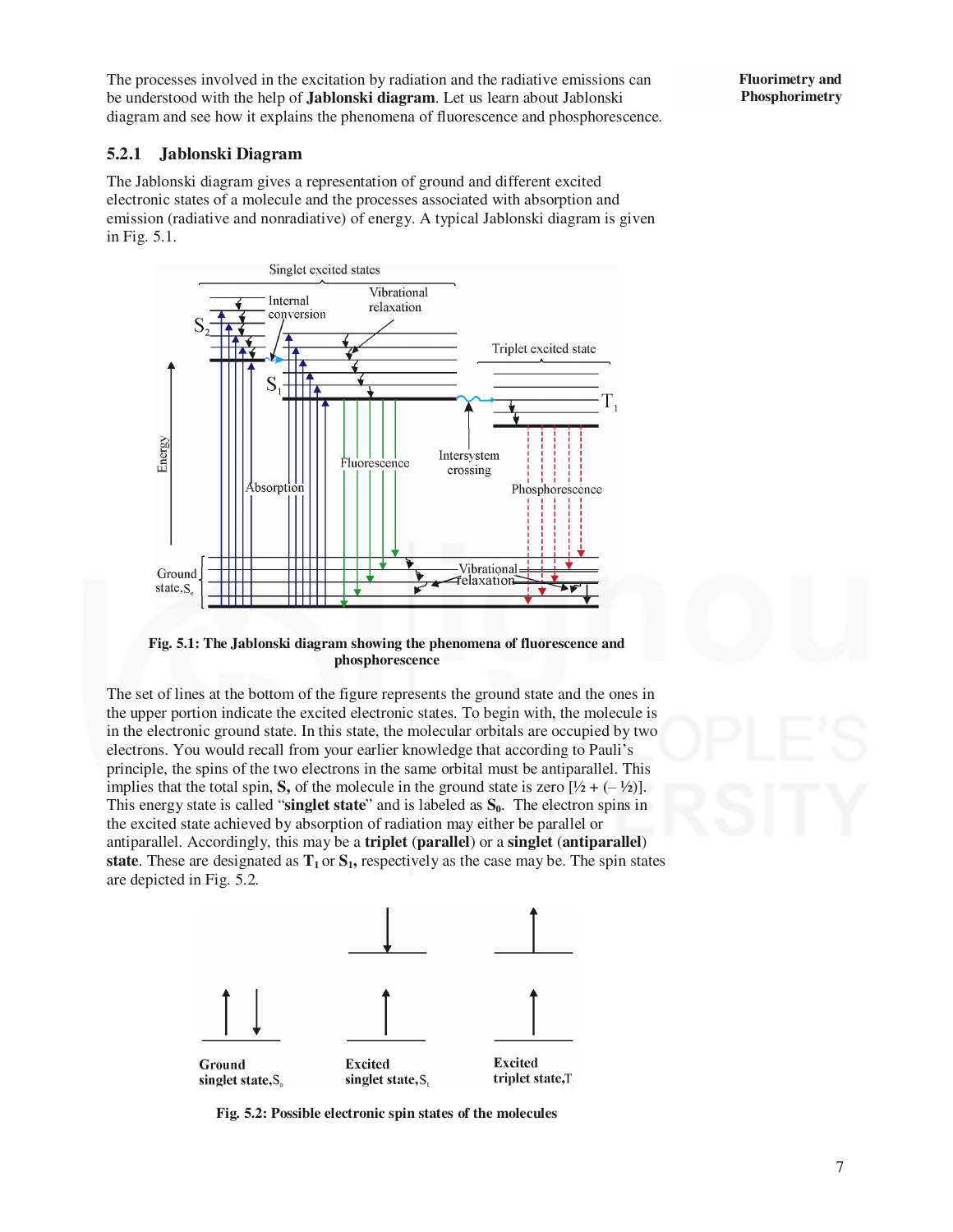The excitation to a triplet state requires a reversal of the electron spin and such a transition is forbidden by quantum theory. Accordingly, the probability of such a transition is very low.

The energies of the two excited spin states are also different due to the difference in the interactions between electrons; the energy of the triplet state usually being lower than that of the singlet state. In the Jablonski diagram two excited singlet states  $(S_1)$ and  $S_2$ ) and a triplet state (T<sub>1</sub>) are shown. The absorption and emission of the radiation leads to the activation and deactivation processes. Let us learn about the way activation (by absorption of radiation) and deactivation processes take place.

#### **5.2.2 Activation**

The absorption of a photon of suitable energy causes the molecule to get excited from the ground state to one of the excited states. This process is called as **excitation** or **activation** and is governed by **Franck-Condon principle**. According to this principle, the electronic transition takes place so fast  $(-10^{-15} \text{ s})$  that the molecule does not get an opportunity to execute a vibration, i.e., when the electrons are excited the internuclear distance does not change. The basis for the principle is that the nuclei are very massive as compared to the electrons and therefore move very slowly.

The implication of Frank -Condon principle is that the transition from the ground state to excited state can be represented by vertical arrows in the Jablonski diagram. The electronic transition takes place from the state of lowest vibrational energy of an electronic ground state to any of the vibrational levels of the excited electronic states as shown by the vertical upward arrows in the diagram. The excited state achieved would depend on the energy of the photon absorbed. In the diagram the two excited states as  $S_1$  and  $S_2$  have been shown. These are obtained by the absorption of the radiation in the region of wavelength  $\lambda_1$  and  $\lambda_2$  respectively. Once the molecule gets excited by the absorption of radiation, it does not stay excited indefinitely; a number of processes bring it back to the ground state. This is called **deactivation**. Let us learn about different means of deactivation of excited states.

#### **5.2.3 Deactivation**

Once excited, the molecule can undergo a number of relaxation processes during the time it spends in the excited state. The deactivation processes can be broadly categorised into two groups given below.

- Nonradiative deactivation
- Radiative deactivation

Let us learn about these.

#### • **Nonradiative Deactivation**

As the name suggests, these deactivation mechanisms are not accompanied by any radiative loss. There are three different nonradiative means of deactivation. These are described in the following paragraphs.

#### **Vibrational Relaxation**

In the higher vibrational levels of an excited state, the molecule rapidly loses  $(in < 10^{-12}s)$  its excess vibrational energy by collision with other molecules and falls to the lowest vibrational level of the excited state. In this nonradiative mode of relaxation, called **vibrational relaxation**, the energy lost is dissipated as heat to the surroundings. In principle, the nonradiative or radiationless deactivation may also lead to the relaxation of the  $S_1$  state to  $S_0$  state. However, such a relaxation is quite slow.

#### **Internal Conversion**

Once the molecules that are excited to an electronic state (say  $S_2$ ) higher than the  $S_1$ state reach the vibrational ground state in the electronic level, these can pass to a higher vibrational level of a lower excited state  $(S_1)$  which has the same energy. This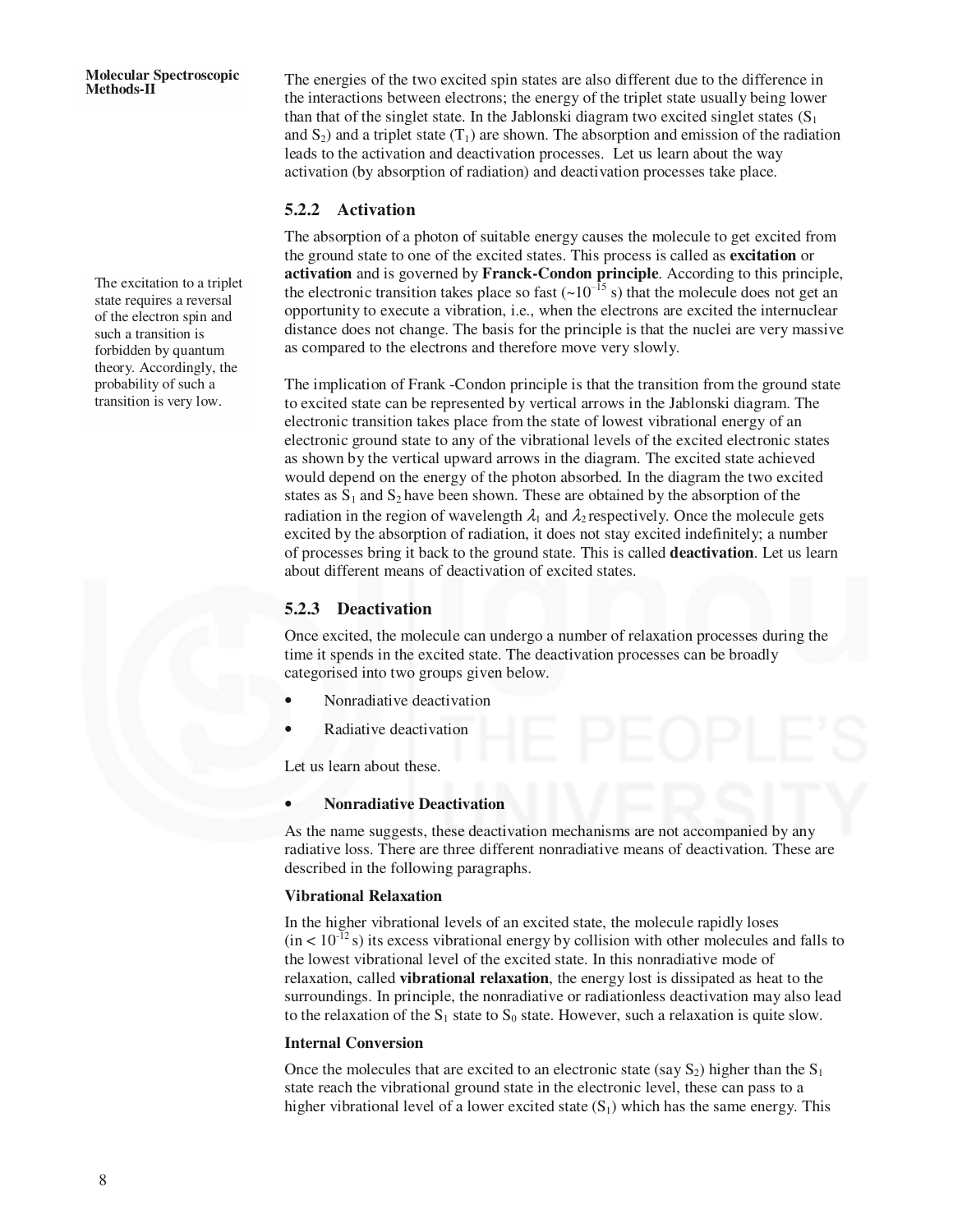process is referred to as **internal conversion**. The molecule can continue to lose energy in this state in a nonradiative way (vibrational relaxation) until it reaches the lowest vibrational level in this excited state.

#### **Intersystem Crossing**

In rare occasions, the molecule in the vibrational states of a singlet excited state may cross over to a vibrational level of a triplet state if the two have same energy. This process is called **intersystem crossing.** This **spin-exchange** mechanism may also lead, though very rarely, to the crossing over from a triplet state to a singlet state.

#### • **Radiative Deactivation**

When the molecule in the excited state  $(S_1)$  relaxes down to the lowest vibrational level it may emit a photon and come down to the electronic ground state  $(S_0)$ . This process is called **fluorescence** and takes about 10‒<sup>9</sup>s. Another radiative relaxation process can arise from the excited molecule that had crossed over to the triplet excited state by intersystem crossing and has relaxed to the vibrational ground state in the triplet excited state. In such a case the molecule emits a photon and comes down to a vibrational mode of the electronic ground state,  $S_0$ . This phenomenon is called **phosphorescence**. As the transition from a triplet state to a singlet state is theoretically forbidden, it does not take place readily. Thus, while the fluorescence emission can take place within  $10^{-9} - 10^{-6}$  seconds, the transition from an excited triplet state to the ground state in case of phosphorescence requires at least  $10^{-4}$ seconds and may take as long as  $10^2$  seconds.

Since the fluorescence emission takes place only after the excited molecule has relaxed to the vibrational ground state of the  $S_1$  state i.e., after having lost part of its energy, the energy of the emitted radiation is lower than that of the excitation radiation. This means that the wavelength of fluorescence emission would be greater than the excitation wavelength. Further, since the energy of the triplet excited state of the molecule is lower than that of the associated singlet state; the transitions to the ground state are associated with the emission of light of still lower energy. As a consequence the phosphorescence occurs at longer wavelengths than fluorescence. Fig. 5.2 shows the excitation, fluorescence and phosphorescence spectra of phenanthrene



In fluorescence, the spin multiplicities of the ground and emissive excited states are the same whereas for phosphorescence, the excited and ground states have different spin multiplicities.



**Fig. 5.3: The excitation (E), fluorescence (F) and phosphorescence (P) spectra of phenanthrene**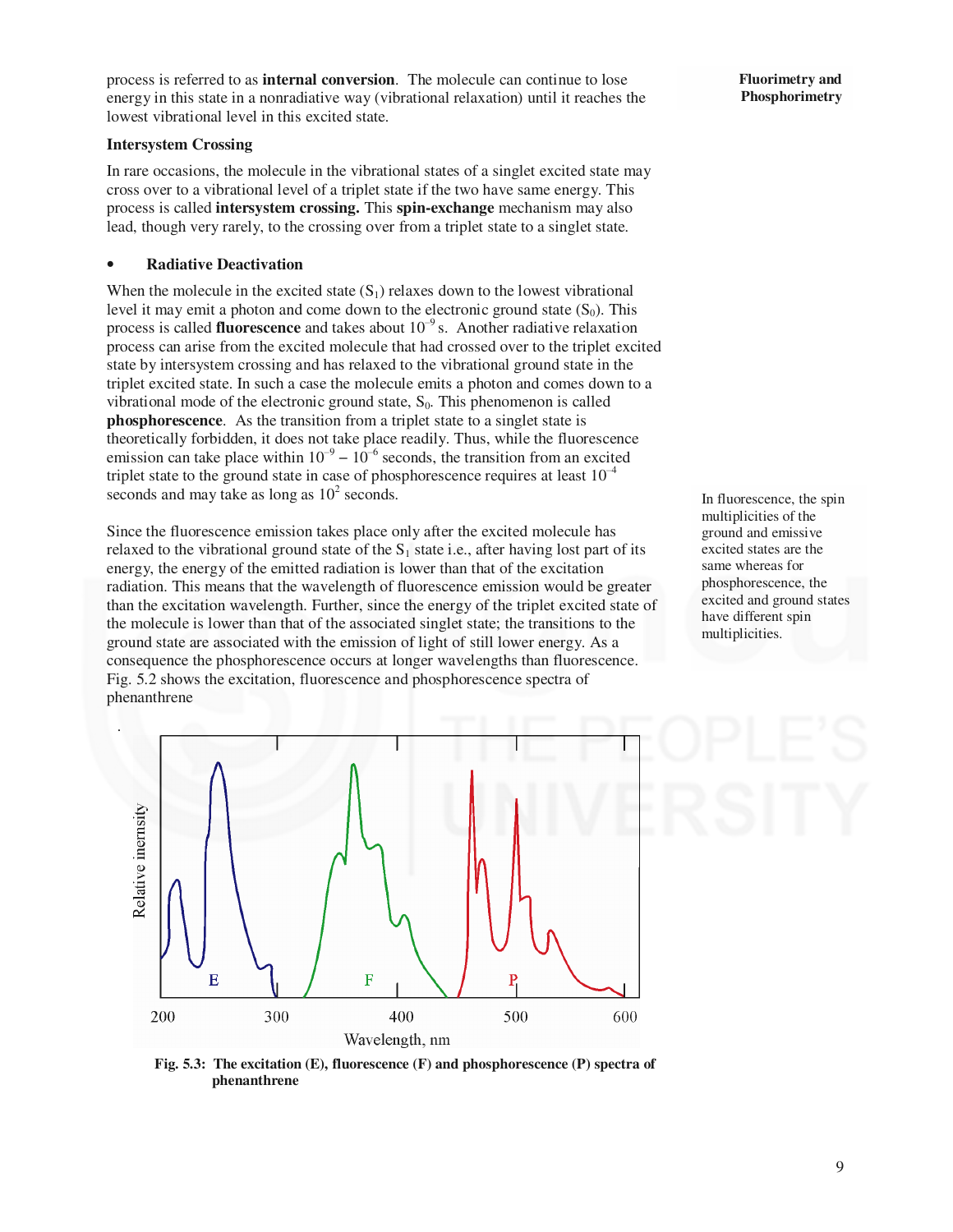The excited molecules when reach a triplet state, spend relatively long time in that state. Since they are at the triplet state for a long time, they can lose their energy by means other than by emission of photon i.e., they are very susceptible to collisions with the solvent molecules. Therefore, phosphorescence in solution at room temperature is a rare phenomenon. However, the phosphorescence can be observed by decreasing the temperature of the sample whereby decreasing the collisions with the solvent molecules. In addition, the quenching of the triplet excited state by oxygen is also responsible in preventing phosphorescence, and therefore the solution of the analyte needs to be thoroughly degassed before determination of its phosphorescence.

#### **SAQ 1**

Which of the statements that follow the following incomplete statements can be used to correctly complete it?

- a) Fluorescence occurs when ………………..
	- i) a molecule returns to the electronic ground state from an excited triplet state by losing its excess energy as a photon.
	- ii) a molecule returns to the electronic ground state from an excited singlet state by losing its excess energy as a photon.
	- iii) a molecule lowers its vibrational energy by losing its excess energy as a photon.
- b) Intersystem crossing refers to…………………..
	- i) the reversal of the spin of an excited electron, changing the state of the molecule (from singlet state to triplet state or vice – versa).
	- ii) the loss of excess energy by the molecule by emitting a photon.
	- iii) the conversion of the excess electronic energy by the molecule to vibrational energy.

## **5.3 FLUORESCENCE SPECTRUM**

You have learnt that the fluorescence arises when the electronically excited molecule relaxes back from  $S_1$  state to  $S_0$  state accompanied by an emission of radiation. You would have noticed from Fig. 5.1 that when this radiative relaxation takes place, the molecule can come to any of the vibration levels of  $S_0$  state. This implies that the emitted radiation is constituted of different wavelengths. A plot of the emitted radiation as a function of wavelength for any given excitation wavelength is known as the **emission fluorescence spectrum**. In Fig. 5.1, the excitation radiation is shown to have caused the transition from  $S_0$  to  $S_2$  state. What do you think would happen to the fluorescence emission if we change the wavelength of the excitation radiation?

Yes, you thought it right; the emission spectrum would still remain the same because the fluorescence emission generally occurs only from the first excited singlet state irrespective of the excited singlet state produced initially. You would observe in Fig. 5.1 that the fluorescence emission remains the same for both the excitations viz.,  $S_0 \rightarrow S_1$  and  $S_0 \rightarrow S_2$ . However, the intensity of the emission would be expected to change because the excitation radiation is absorbed to different extents (recall the UV-VIS spectra). Now if we change the wavelength of the exciting light and plot the emission from the sample at a given emission wavelength against the wavelength of

If the intensity of exciting light is kept constant as its wavelength is changed, the plot of emission against exciting wavelength is known as the corrected excitation spectrum.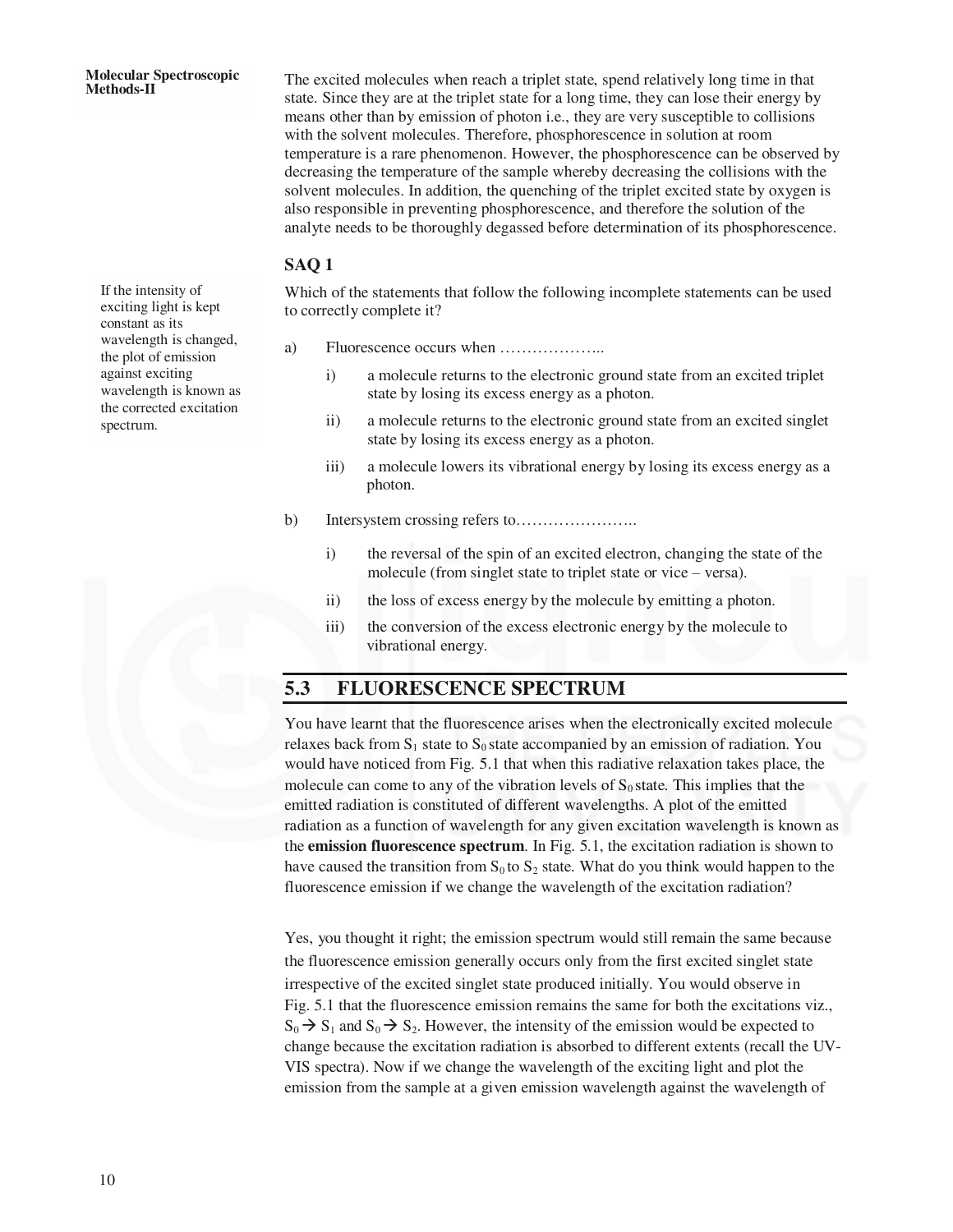exciting radiation, the result is known as the **excitation spectrum**. The emission fluorescence and excitation spectra of 9-methylanthracene is given in Fig. 5.4.





#### **Fig. 5.4: The excitation and emission fluorescence spectra of 9-methylanthracene**

Since a given analyte can fluoresce only after it has absorbed radiation, an excitation spectrum consists of the wavelengths of light that the analyte is able to absorb. In other words generally the excitation spectrum of a molecule is the same as its UV-VIS absorption spectrum. Therefore, the excitation spectrum for a compound should not change if we change the emission wavelength that is being measured. Thus, if the excitation spectrum varies with choice of emission wavelength, we can say that the observed fluorescence is arising from two or more different substances. This fact may be exploited to check for the purity of the fluorescent analyte. Generally, the maximum in the fluorescence spectrum of a compound occurs at longer wavelength than the maximum in the absorption spectrum. The wavelength difference between the absorption and fluorescence maxima is called the **Stokes shift**.

You have so far learnt about the phenomenon of fluorescence and phosphorescence and their origin in terms of the excitation and emission processes. A question arises, do all the molecules show these phenomena or not? Is there any correlation between the molecular structure and the fluorescence or phosphorescence behaviour? Let us find answers to these questions in the next section. You can test your understanding of the origin of fluorescence by answering the following SAQ.

#### **SAQ 2**

Why does the fluorescence occur at longer wavelengths than the absorption?

…………………………………………………………………………………………... …………………………………………………………………………………………... …………………………………………………………………………………………... …………………………………………………………………………………………...

## **5.4 FLUORESCENT AND PHOSPHORESCENT SPECIES**

Molecular structure is one of the important parameters in determining the possibility and extent of fluorescence in a chemical species. In principle, every molecule has an inherent capability to show fluorescence, however, in reality only a few molecules actually do so. Besides structure, the fluorescent behaviour of a molecule is affected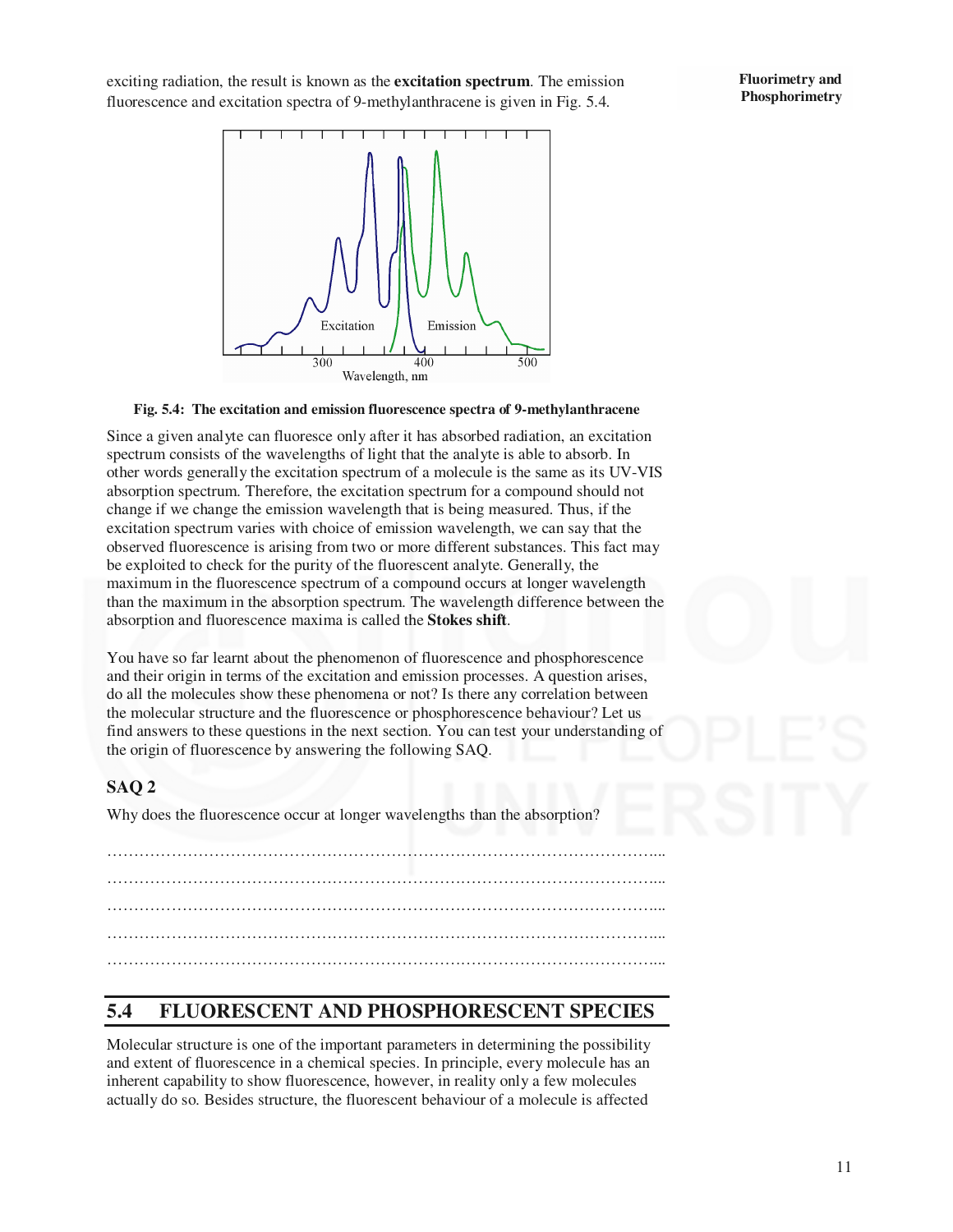by the chemical environment in which it exists. Similarly the phosphorescence is also shown by a few species and there is a kind of correlation with the structure and environment. You know the phenomena of fluorescence and phosphorescence together are termed photoluminescence.

Let us learn what type of molecules are photoluminiscent and how does the photoluminescence depend on the environment of the photoluminiscent species.

#### **5.4.1 Photoluminescence and Structure**

We will first explain the relationship between the structure and the characteristic of fluorescence of a molecule. There is no specific requirement in a molecule that makes it fluorescent. However, there are certain common observations. For example, the presence of the benzene ring and the nature of substituents on it seem to favour the fluorescent behaviour of the molecule. The halogen substituents tend to decrease the fluorescence and shift the fluorescence bands to longer wavelengths; the effects increase with increase in the atomic mass of the substituted halogen.

Compounds with fused ring are found to be especially fluorescent, and the extent of fluorescence is found to be directly proportional to the number of rings in the molecule. The structural rigidity in a molecule favours fluorescence. For example, fluorescein is a highly fluorescent molecule, while the structurally similar phenolphthalein is essentially nonfluorescent.



The increase in fluorescence is due to the lack of collisions in the rigid molecules. Another example is biphenyl which has a low fluorescence quantum efficiency i.e.  $\sim$  0.2 while fluorene with a rigid structure has a quantum efficiency almost equal to 1.



#### **Biphenyl Fluorene**

Complex formation also leads to the rigidity in molecules and shows higher fluorescence. For example, 8-hydroxyquinoline when complexed with zinc ions increases its fluorescence to a good extent.



**8-Hydroxyquinoline complexed with zinc ions**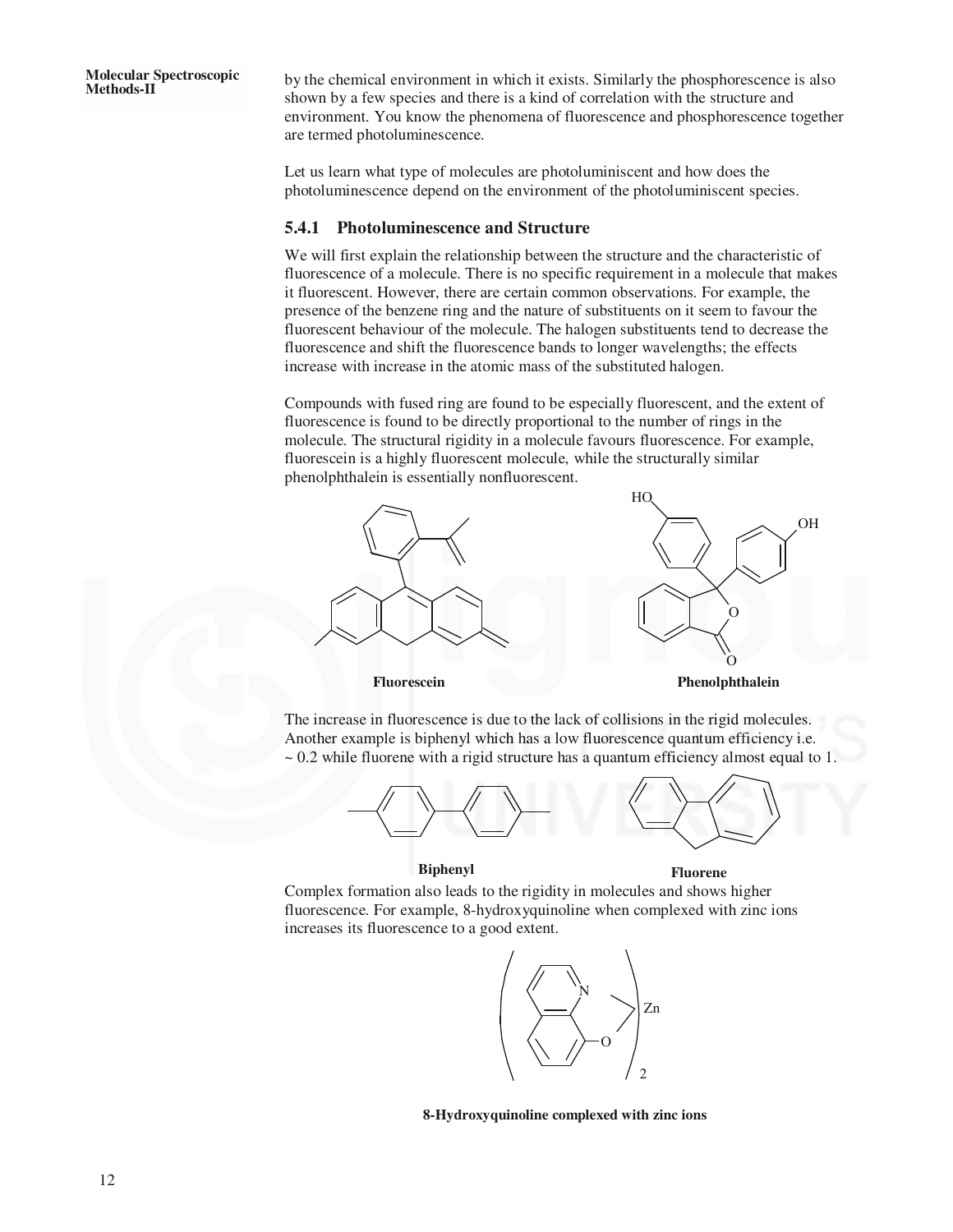The fluorescence observed with rigid cyclic molecules with  $\pi$ -bonds is found to be enhanced by electron donating groups e.g.,  $-NH_2$ , OR, – OH and  $-OCH_3$ , while the electron withdrawing groups such as COOH,  $NO<sub>2</sub>$ , N=N and Br, I and CH<sub>2</sub>COOH tend to reduce it. On the other hand the nonrigid molecules do not fluoresce much, as these rapidly lose the absorbed energy through nonradiative means like, vibrational relaxation or even degradation. The substituents on the aromatic ring may affect both, the intensity and the position of the fluorescence band.

Another observation is that the simple heterocyclic compounds like pyridine, furan, thiophene and pyrrole do not fluoresce significantly, but when fused to a benzene ring, they may become highly fluorescent. For example, the heterocyclic pyridine is nonfluorescent, but quinoline and isoquinoline in which the pyridine ring is fused to a benzene ring are highly fluorescent.



Aliphatic and alicyclic carbonyl compounds or highly conjugated double bond structures also show fluorescence.

Despite the above mentioned categories of molecules, the number of molecules having intrinsic fluorescence capabilities is very small. However this does not limit the applications of the fluorescence measurements. The applicability of fluorimetry can be extended by derivatising the compounds that do not exhibit intrinsic fluorescence to make fluorescent derivatives. Another possibility is that the nonfluorescent molecule may be chemically attached with a **fluorescent tag** or **label**.

Let us now understand how structure of a molecule affects its characteristic of phosphorescence. As regards phosphorescence, it has been observed that the introduction of certain paramagnetic metal ions such as copper and nickel give rise to phosphorescence. These ions do not induce fluorescence, on the contrary Mg and Zn compounds show strong fluorescence. Phosphorescence is affected by the molecular structure such as unsubstituted cyclic and polycyclic hydrocarbons and those containing  $-CH_3$ ,  $-NH_2$ ,  $-OH_2$ ,  $-COOH$ ,  $-OCH_3$  substituents which have lifetimes in the range of 5–10 seconds for benzene derivatives and 1– 4 seconds for naphthalene derivatives. The introduction of a nitro group  $(NO<sub>2</sub>)$  in a structure diminishes the intensity of phosphorescence, as does the introduction of aldehyde and ketonic carbonyl groups. The emission life time  $(\tau)$  is in seconds in rigid media and is  $10^{-2} - 100$  seconds in fluid media.

#### **SAQ 3**

Which of the following molecules are expected to be fluorescent?



Metal ions having unpaired electrons show paramagnetic behaviour.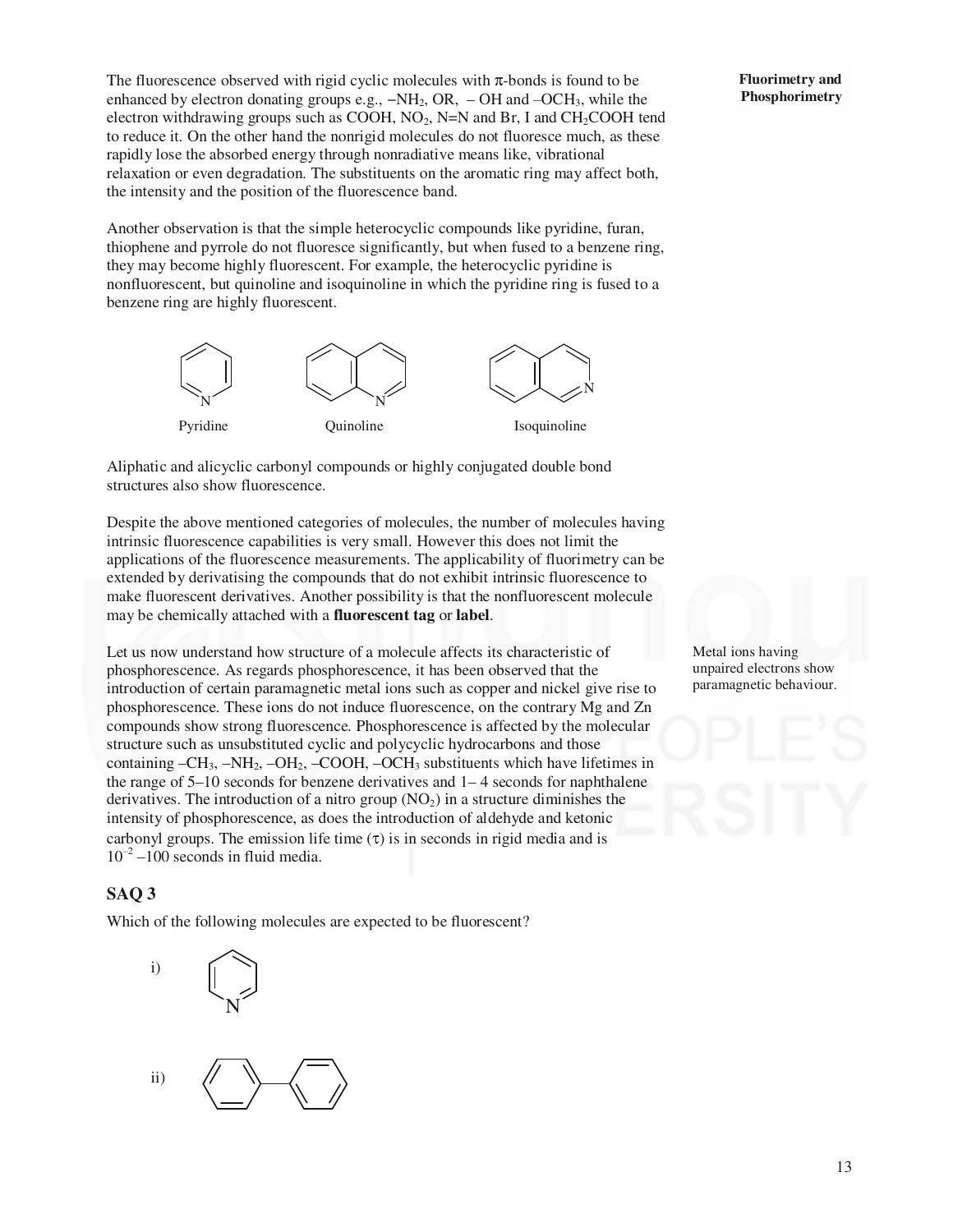

# **5.5 FACTORS AFFECTING FLUORESCENCE AND PHOSPHORESCENCE**

The fluorescence spectrum and intensity of a molecule often depend strongly on the molecule's environment. The common factors affecting the fluorescence are as follows.

Temperature

iii)

- pH
- Dissolved oxygen
- **Solvent**

Let us learn about these in brief.

**Temperature:** A rise in temperature is almost always accompanied by a decrease in fluorescence. The change in temperature causes the viscosity of the medium to change which in turn changes the number of collisions of the molecules of the **fluorophore**  with solvent molecules. The increase in the number of collisions between molecules in turn increases the probability for deactivation by internal conversion and vibrational relaxation. In such cases, it is recommended to use thermostated cell holders.

**pH:** Relatively small changes in pH can sometimes cause substantial changes in the fluorescence intensity and spectral characteristics of fluorescence. For example, serotonin shows a shift in fluorescence emission maximum from 330 nm at neutral pH to 550 nm in strong acid without any change in the absorption spectrum. In the molecules containing acidic or basic functional groups, the changes in pH of the medium change the degree of ionisation of the functional groups. This in turn may affect the extent of conjugation or the aromaticity of the molecule which affects its fluorescence. For example, aniline shows fluorescence while in acid solution it does not show fluorescence due to the formation of anilinium ion. Therefore, pH control is essential while working with such molecules and suitable buffers should be employed for the purpose.

**Dissolved oxygen**: The paramagnetic substances like dissolved oxygen and many transition metals with unpaired electrons dramatically decrease fluorescence and cause interference in fluorimetric determinations. The paramagnetic nature of molecular oxygen promotes intersystem crossing from singlet to triplet states in other molecules. The longer lifetimes of the triplet states increases the opportunity for radiationless deactivation to occur.

Presence of dissolved oxygen influences phosphorescence too and causes a large decrease in the phosphorescence intensity. It is due to the fact that oxygen which is in triplet state at the ground state gets the energy from an electron in the triplet state and gets excited. This is actually the oxygen emission and not the phosphorescence. Therefore, it is advisable to make phosphorescence measurement in the absence of dissolved oxygen.

**Fluorophore**: A component of the molecule that makes it fluorescent.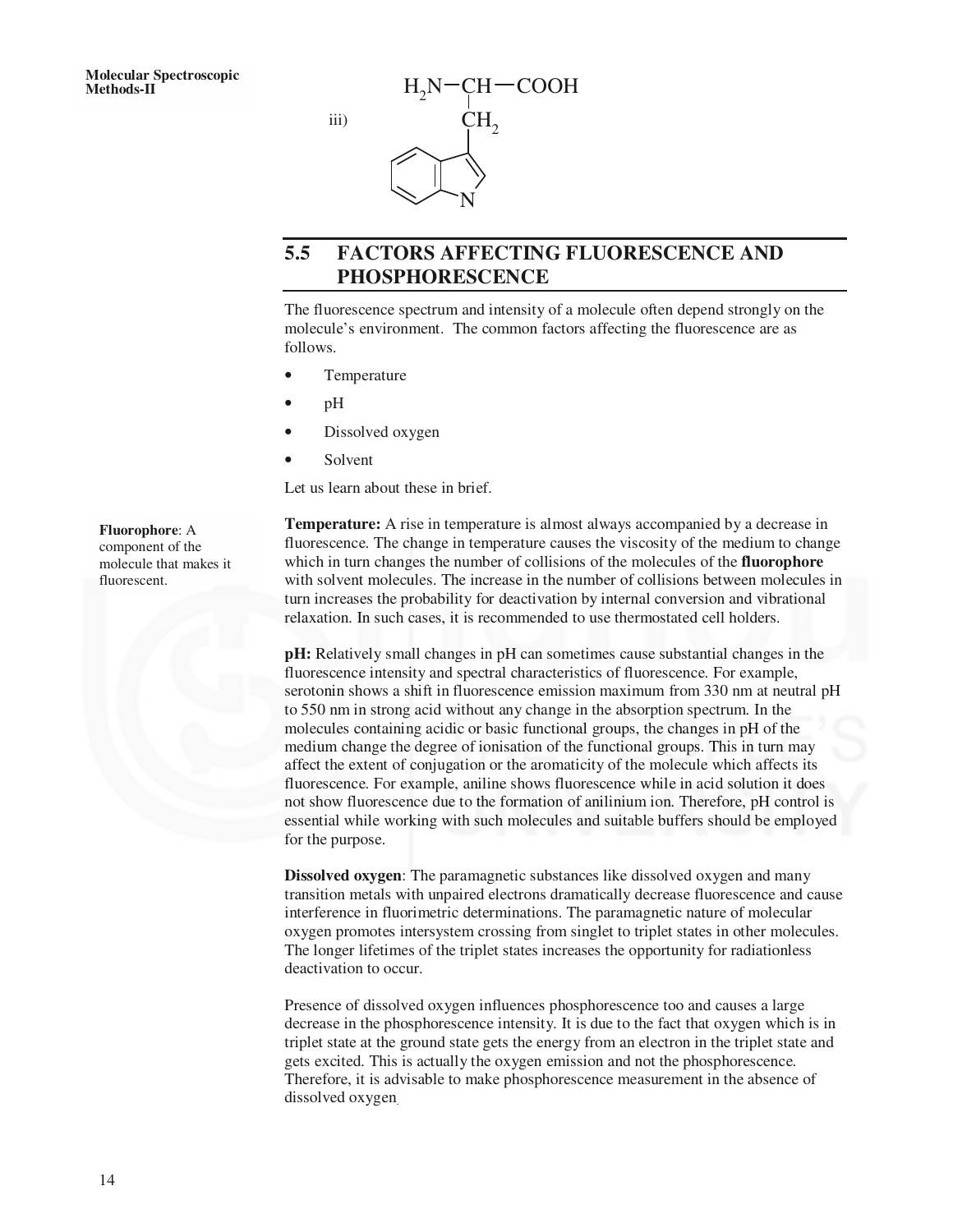**Solvent**: The changes in the "polarity" or hydrogen bonding ability of the solvent may also significantly affect the fluorescent behaviour of the analyte. The difference in the effect of solvent on the fluorescence is attributed to the difference in their ability to stabilise the ground and excited states of the fluorescent molecule. This alters the probability and the energy of both absorption and emission bands.

Besides solvent polarity, solvent viscosity and solvents with heavy atoms also affect fluorescence and phosphorescence. Increased viscosity increases fluorescence as the deactivation due to collisions is lowered. A higher fluorescence is observed when the solvents do not contain heavy atoms while phosphorescence increases due to the presence of heavy atoms in the solvent.

Thus, the fluorescence characteristics of probe molecules may be used to make inferences about their immediate microenvironments.

## **5.6 FLUORESCENCE QUENCHING**

The fluorescence emission is quite sensitive to the presence of impurities and other species in the sample. These cause a decrease in the intensity of fluorescence emission. This decrease in the fluorescence intensity arising out of the interaction of the excited state of the fluorophore with its surroundings is called **quenching**. For example, the quinine fluorescence is quenched by the presence of halide ions. One of the mechanisms of quenching involves collisions between excited and ground state molecules leading to an increase in the amount of radiationless relaxation. It is called **self-quenching** and it alters the ratio of excited molecules that relax via the fluorescence pathway. Since self-quenching depends on the rate at which collisions occur, it increases with an increase in the concentration of the analyte. Due to selfquenching, the photoluminescence efficiency varies with the concentration.

Another mechanism that leads to the decrease in fluorescence intensity is called **selfabsorption** or the **inner-cell effect**. It is observed in the molecules in which the absorption band overlaps with the wavelength of the emitted (fluoresced) photon. In such a situation some of the emitted photons are reabsorbed before they can escape the solution. This is called **self-absorption** and similar to the self-quenching, this is also significant at high analyte concentrations. A significant portion of the excitation radiation is absorbed by the sample before it reaches the centre of the cuvette. As selfabsorption is a physical artifact, in principle it can be eliminated by the proper cell design and measurement conditions.

The intermolecular electronic energy transfer from the excited molecule to a quencher molecule is one of the common ways by which the fluorescence quenching occurs. The process can be represented as follows.

$$
M^* + Q \rightarrow Q^* + M
$$

where, the excited analyte molecule  $(M^*)$  transfers its excitation energy to a quencher molecule *Q*, whereby it gets de-excited to *M* forming an excited quencher molecule,  $Q^*$ . In case  $Q^*$  happens to be a fluorescent species, then its fluorescence is called **sensitised fluorescence**. The sensitisation of fluorescence can be one of the ways to observe fluorescence from a molecule (*Q*) that may otherwise be difficult to excite directly. However, the quenchers are generally not desirable for the fluorimetric determinations. Mathematically, the quenching generally follows the **Stern–Volmer equation** given below.

$$
\frac{\varphi_{\rm F}^{\rm 0}}{\varphi_{\rm F}}=1+K_{\rm SV}\left(Q\right)
$$

**Fluorimetry and Phosphorimetry** 

The effect of selfquenching and selfabsorption mechanisms can be so large that the observed fluorescence intensity may actually decrease with the increase in concentration.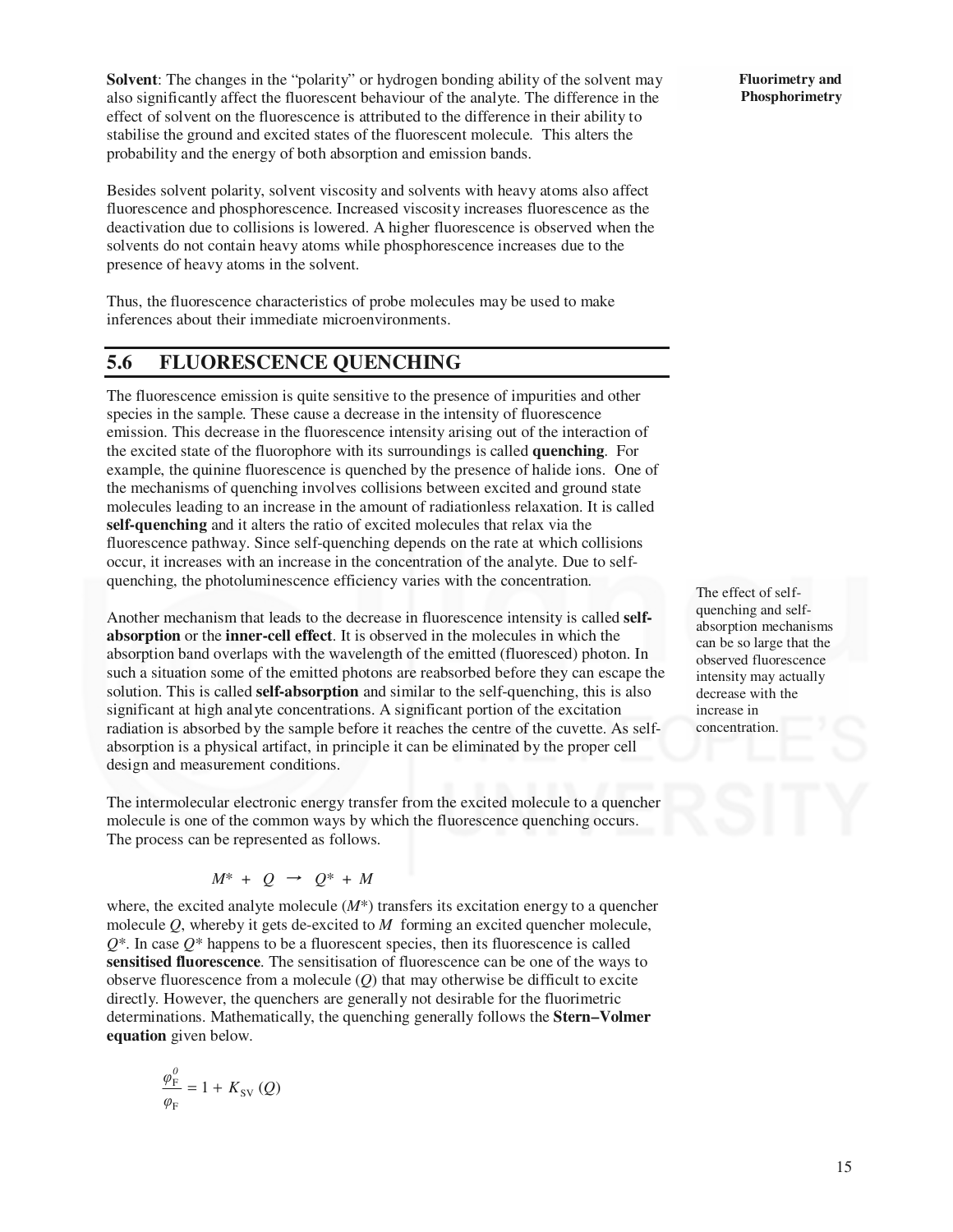**Molecular Spectroscopic Methods-II** where *<sup>0</sup>*

 $\varphi_{\rm F}^{\prime}$  and  $\varphi_{\rm F}$  are the fluorescence quantum yields for the analyte in the absence and presence of quencher respectively, and  $K_{SV}$  is the **quenching constant**.

In an alternative mechanism of quenching the quencher molecule forms a complex with the analyte molecule, which then deactivates using some internal conversion mechanisms. This mechanism can be represented as follows.

 $A^* + O \xrightarrow{\leftarrow} A O^* \xrightarrow{\longrightarrow} A O$ 

In this mechanism, the effect of the concentration of the quencher molecule or the analyte can be understood in terms of simple law of mass action. A higher concentration of any of the two shifts the equilibrium to the right and the analyte fluorescence is quenched to a greater extent.

Generally in the compounds containing heavy atoms like, halogens are expected to cause fluorescence quenching. In addition, the paramagnetic species like oxygen, containing unpaired electrons are prominent quenchers.

#### **5.6.1 Quantum Yield**

As discussed in section 5.2.3, a number of processes contribute towards the deactivation of the excited state. Only a certain fraction of the excited molecules relax through the fluorescence pathway i.e., by emission of radiation. This fraction is quantified in terms of a parameter called **quantum efficiency** or **quantum yield**. Mathematically, the quantum yield is defined as the quotient of the number of photons that are emitted and the number of photons that are absorbed. It can be written as the following equation.

Quantum yield = 
$$
\varphi = \frac{\text{Number of emitted photons}}{\text{Number of absorbed photons}} \le 1
$$

Thus, the quantum yield refers to the contribution of fluorescence to the various deactivation processes of the excite a state. The quantum yield is related to the absorption properties of the molecule as well as the fluorescence life times  $(\tau)$ . The relationship with the life times is as follows.

$$
\varphi = \frac{\tau}{\tau_0}
$$

where,  $\tau$  and  $\tau_0$  are the fluorescence lifetimes in the presence and in the absence of nonradiative processes, respectively. With the transition rates  $k_f$  for the fluorescence,  $k_{\text{is}}$  and  $k_{\text{is}}$  for the internal conversion and for the intersystem crossing, and  $k_{\text{o}}$  with the fluorescence quenching by quencher molecules, the quantum yield can be expressed as follows,

$$
\varphi = \frac{k_{\rm f}}{k_{\rm f} + k_{\rm ic} + k_{\rm isc} + k_{\rm Q}}
$$

#### **SAQ 4**

Which of the following statements are true about self-absorption mechanism of fluorescence quenching?

i) It is associated with the formation of complex of the analyte molecule.

………………………………………………………………………………… ii) It involves collision between excited and ground state molecule.

…………………………………………………………………………………...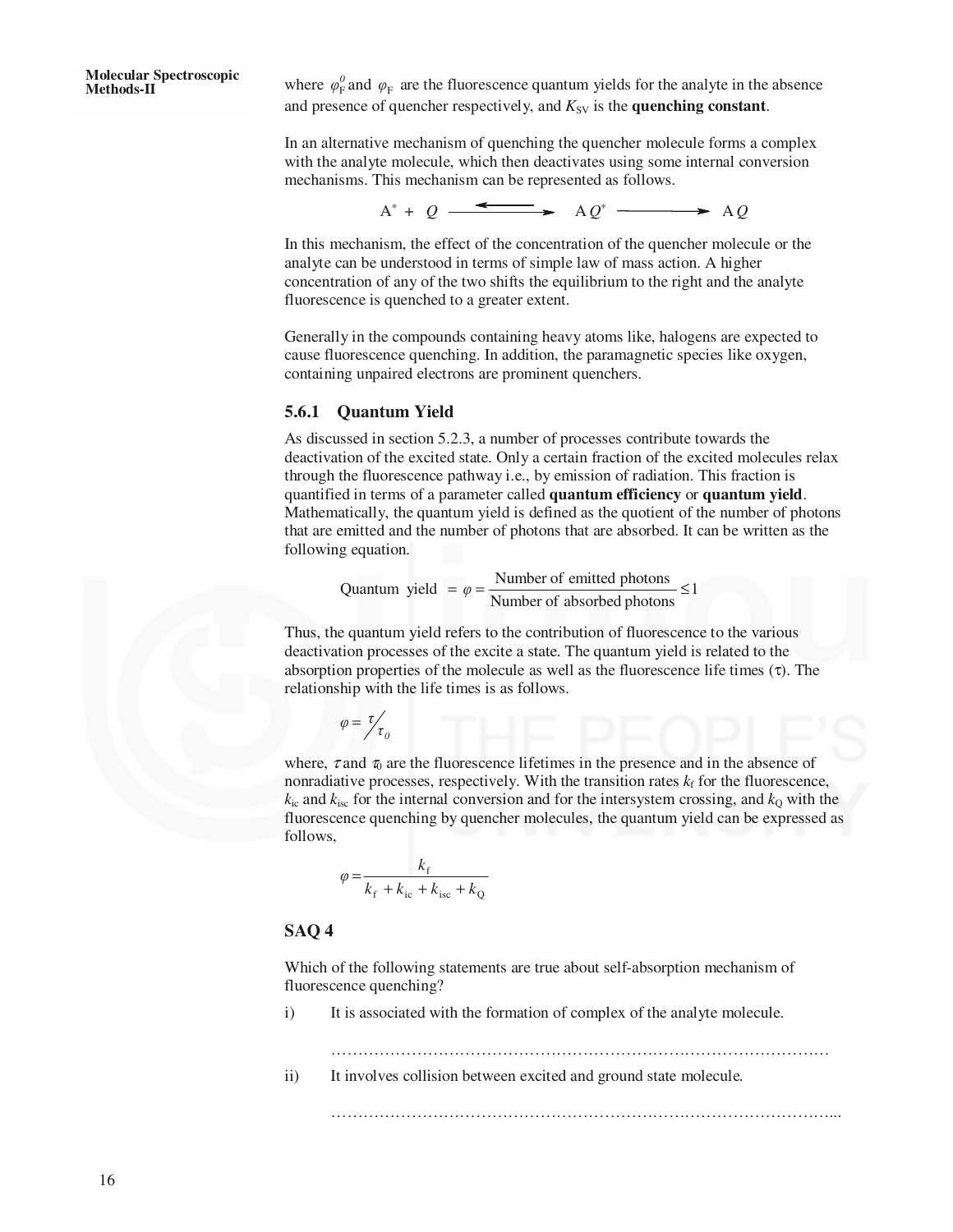iii) It occurs in molecules having overlapping of absorption band with the wave length of the emitted photon.

…………………………………………………………………………................

iv) It increases with decrease in concentration of the analyte.

# **5.7 INSTRUMENTATION FOR FLUORESCENCE MEASUREMENT**

All fluorescence instruments use essentially the same components as are used in absorption spectrophotometers. However, the geometric arrangement of the components is somewhat different. This is due to the reason that any transmitted radiation is not measured along with the fluorescence. You know that the absorption and transmission of radiant energy occur only along the direction of the incident light whereas the fluorescence radiation emanates in all directions. The detection of transmitted radiation is avoided by placing the detector at a right angle to the transmitted beam, as shown in Fig. 5.5.



**Fig. 5.5: The relative location of the light source and the detector in a fluorescence measurement set up** 

The essential components of an instrument used to measure fluorescence of the sample are:

- Excitation light sources
- Filters or monochromators
- Sample holder
- **Detector**
- Readout device

In addition to the optical components, most fluorimeters and spectrofluorometers have dedicated computers. These are required to control the instrumental operating parameters like, excitation and emission wavelengths, scan rates, monochromator slit widths, detector parameters, etc. These help in the acquisition and post processing of the spectral data.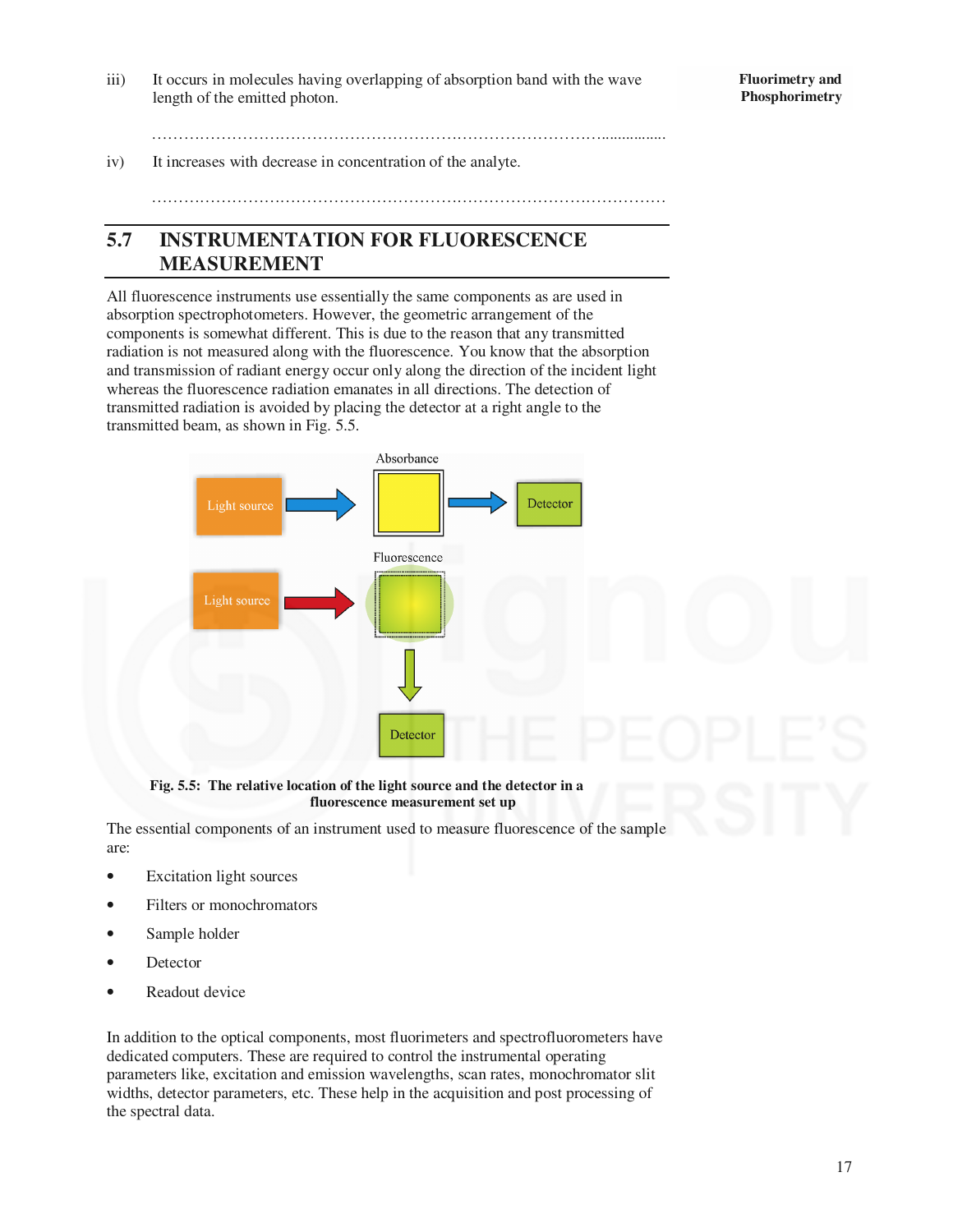Currently, two broad categories of commercial instruments are being manufactured. The low cost instruments needed for routine measurements are based on filters as wavelength selectors whereas the more sophisticated spectrofluorometers use monochromators. A typical configuration of different components of the fluorimeter is given in Fig. 5.6.



#### **Fig. 5.6: A schematic layout of a fluorimeter**

Let us learn about the essential components of a fluorimeter in the following subsections.

#### **5.7.1 Sources**

As mentioned earlier, the fluorescence power or intensity,  $I_F$ , is directly proportional to the source power,  $P_0$ . An increase in  $P_0$  will produce a larger signal for a given concentration and thereby improve sensitivity. Therefore, the source must be more intense than that required for UV-VIS absorption spectroscopy. The tungsten filament and deuterium lamps used in absorption spectrophotometers are generally not suitable for fluorescence instruments as they lack the desired intensity. As molecular absorption spectra usually are broad, a highly monochromatic source is generally not required; an intense continuum source that emits throughout the UV, visible, and near infrared regions is adequate. However, in fluorescence measurements a source with intense emission lines at certain frequencies are desirable.

Filter fluorimeters often employ a low-pressure mercury vapour lamp. This source produces intense lines at certain wavelengths. One of these lines will usually be suitable for excitation of a fluorescent sample. Spectrofluorometers, on the other hand, need a continuous radiation source, are often equipped with a 75-450 W high-pressure **xenon arc lamp**. These produce an intense continuum between about 250 and 600 nm. As the xenon arc lamp produces lot of heat, the lamp assembly needs to be cooled therefore, these instruments cannot be used for routine work.

For certain applications, it is preferable to use a laser excitation source. A tuneable dye laser, using a pulsed nitrogen laser as the primary source can produce monochromatic radiation between 360 and 650 nm. Since the radiation produced is monochromatic,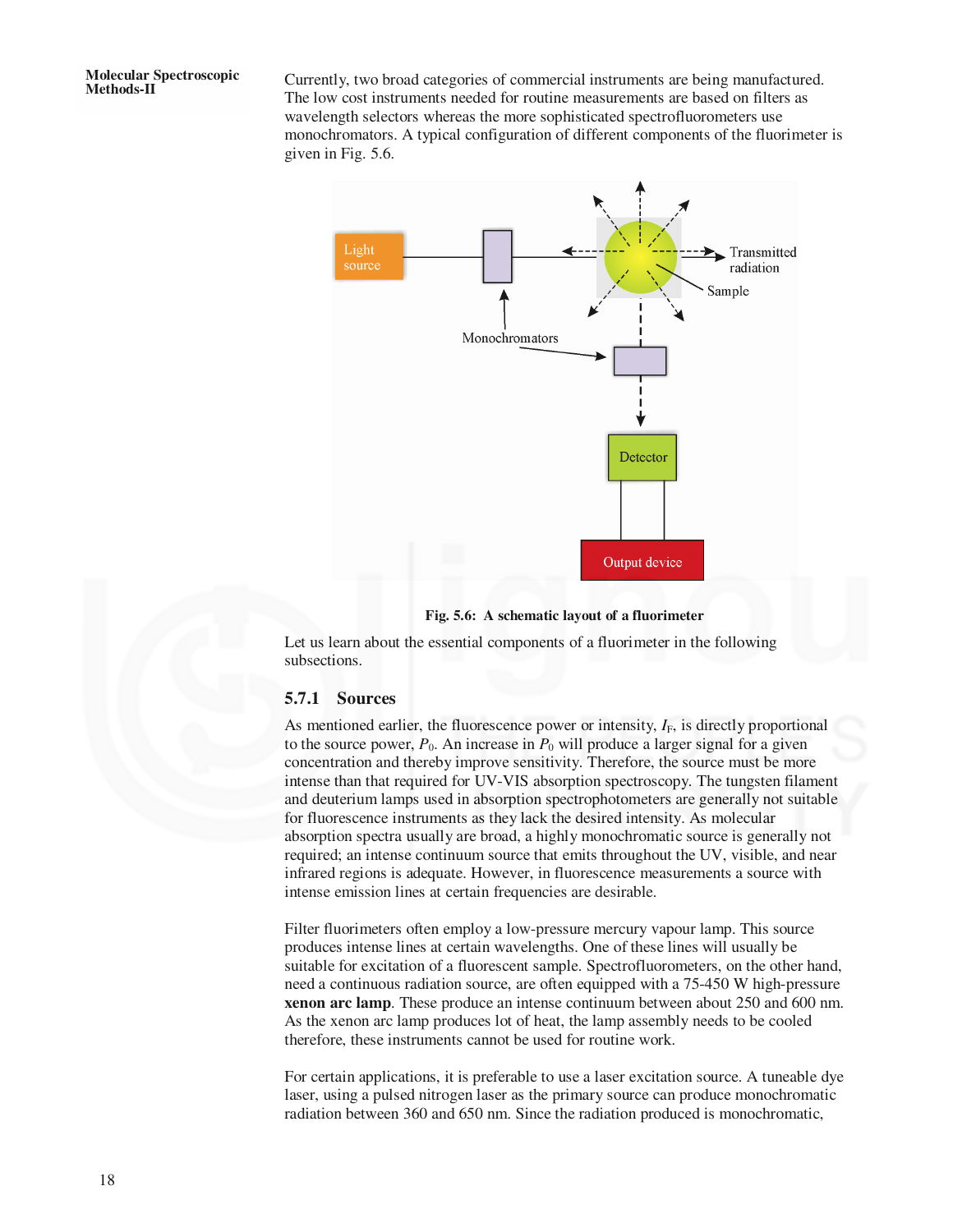there is no need for an excitation monochromator. A few fluorescence spectrometers using laser sources are commercially available; most such instruments are intended for highly specific applications such as analysis of uranium in the nuclear industry.

### **5.7.2 Wavelength Selectors**

The low-cost instruments designed for routine determinations are simple filter fluorimeters. Such instruments are used when it is sufficient to measure fluorescence intensity at a single excitation and emission wavelength. These employ fixed filters to isolate both the excitation and emission wavelengths. In order to isolate one particular wavelength from a source what we need is just a pair of cut-off filters. Absorption filters are comprised of a suitably absorbing substance or substances dispersed in gelatin, glass or plastic. The filter fluorimeters are used primarily in environmental field screening, hospital or clinical settings and other applications in which low cost and small size are crucial.

Nowadays, interference filters having high transmission ( $\approx$  40%) over a narrow range  $(10 - 15 \text{ nm})$  of wavelengths have become available. Today it is possible to purchase filters giving the maximum transmission at any desired wavelength. Interference filters consist of a thin transparent layer of  $CaF<sub>2</sub>$  or  $MgF<sub>2</sub>$  sandwiched between parallel, partially reflecting metal films. A portion of the radiation entering the filter is reflected back and forth between the two metallic films constituting the filter (Fig. 5.7).



**Fig. 5.7: Schematic diagram of an interference filter used in fluorescence measurements** 

The escaping radiation then undergoes interference with the transmitted portion of the radiation. The radiation for which the filter spacing is a multiple of a half wavelength

 $\left(n\frac{\lambda}{2}\right)$  undergoes **constructive interference** whereas the radiation of other

wavelengths undergoes **destructive interference**. The destructive interference of the radiation is not complete in the cases where the half wavelength multiples are close to, but not exactly equal to the spacing between the metal films. These also appear in the transmitted radiation and as a consequence the transmitted radiation is a band of radiant energy and not a single wavelength.

Most modern fluorimeters used in analytical laboratories generally use diffraction grating monochromators about which you have learnt in Unit 2. Such a fluorescence spectrometer is capable of recording both excitation and emission spectra and therefore makes full use of the analytical potential of the technique. When monochromators are employed, it should be possible to change the slit width of both the excitation and emission monochromators independently.

**Fluorimetry and Phosphorimetry**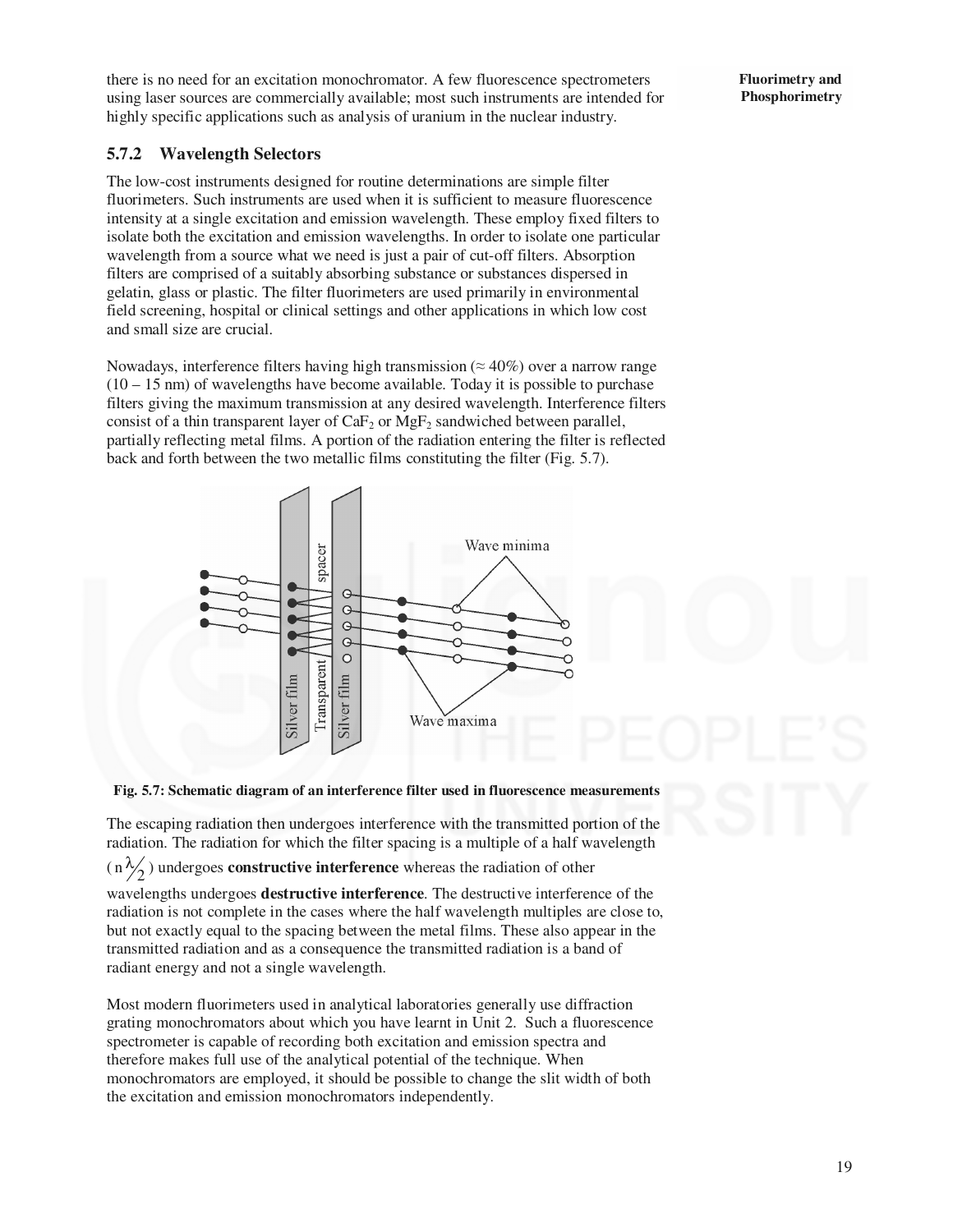#### **Methods-II 5.7.3 Sampling**

The majority of fluorescence measurements of the analyte are carried out in solution. For this the sample is taken in a **cuvette** or in a **flow cell**. The cuvettes generally are circular, or square shaped. These are constructed of a material that will transmit both the incident as well as the emitted light. Glass and quartz both qualify this criterion. However, the quartz cuvettes are generally used when the radiation belongs to the UV region. The square cuvettes are most common and are found to be quite precise as the parameters of a square cuvette are easier to maintain during manufacture. On the other hand the circular cuvettes though not quite accurate are suitable for routine applications and have the advantage of being less expensive.

The cuvette or cell is placed normal to the incident beam as shown in Fig. 5.5. Though resulting fluorescence is given off equally in all directions, it is collected from the right angles to the incident beam. As fluorimetry is a very sensitive technique, the following precautions should be followed without exception while handling the cuvettes.

- The optical surfaces of the cell should not be touched with hand as it invariably leaves an invisible film that may change the light transmission and reflection characteristics of the cell, especially in the ultraviolet region.
- The cuvettes should be handled only at the top portions of the side plates that do not face the optical axis.
- The samples should be transferred to the cuvettes with the help of a dropper or a pipette.
- The cuvettes should be rinsed with the analyte solution before filling and the overfilling should be avoided.

#### **5.7.4 Detectors**

The fluorescence signals for an analyte present at low concentration is weak. It is partly due to low photoluminescence efficiencies and partly because only a small fraction of the fluorescence radiation reaches the detector. Thus the basic requirement for the detector is that it should be able to detect weak optical signals. Therefore, **photomultiplier tubes** with their high sensitivity and low noise are preferred over simple phototubes. You have learnt about these detectors in Unit 2 of Block 1. However, the shortcoming of photomultiplier tubes is that these are single channel detectors. One needs to scan the appropriate monochromator across the whole wavelength range to obtain a spectrum. This does not allow taking the spectra of transient species or short lived analytes. To circumvent this problem we need a multi channel instrument using an array of detectors. In recent past some instruments using **charge coupled device** (CCD) as detectors have been developed and are likely to become common in future.

#### **5.7.5 Read out Devices**

The output from the detector is suitably amplified and displayed on a read out device like a meter or digital display. The sensitivity of the amplifier can be changed so as to be able to analyse samples of varying concentrations. In some instruments the display can be adjusted to directly give the output in terms of the concentration. Nowadays the instruments have microprocessor controlled electronics that provides outputs compatible with the printers and computers whereby minimising the possibility of operator error in transferring data.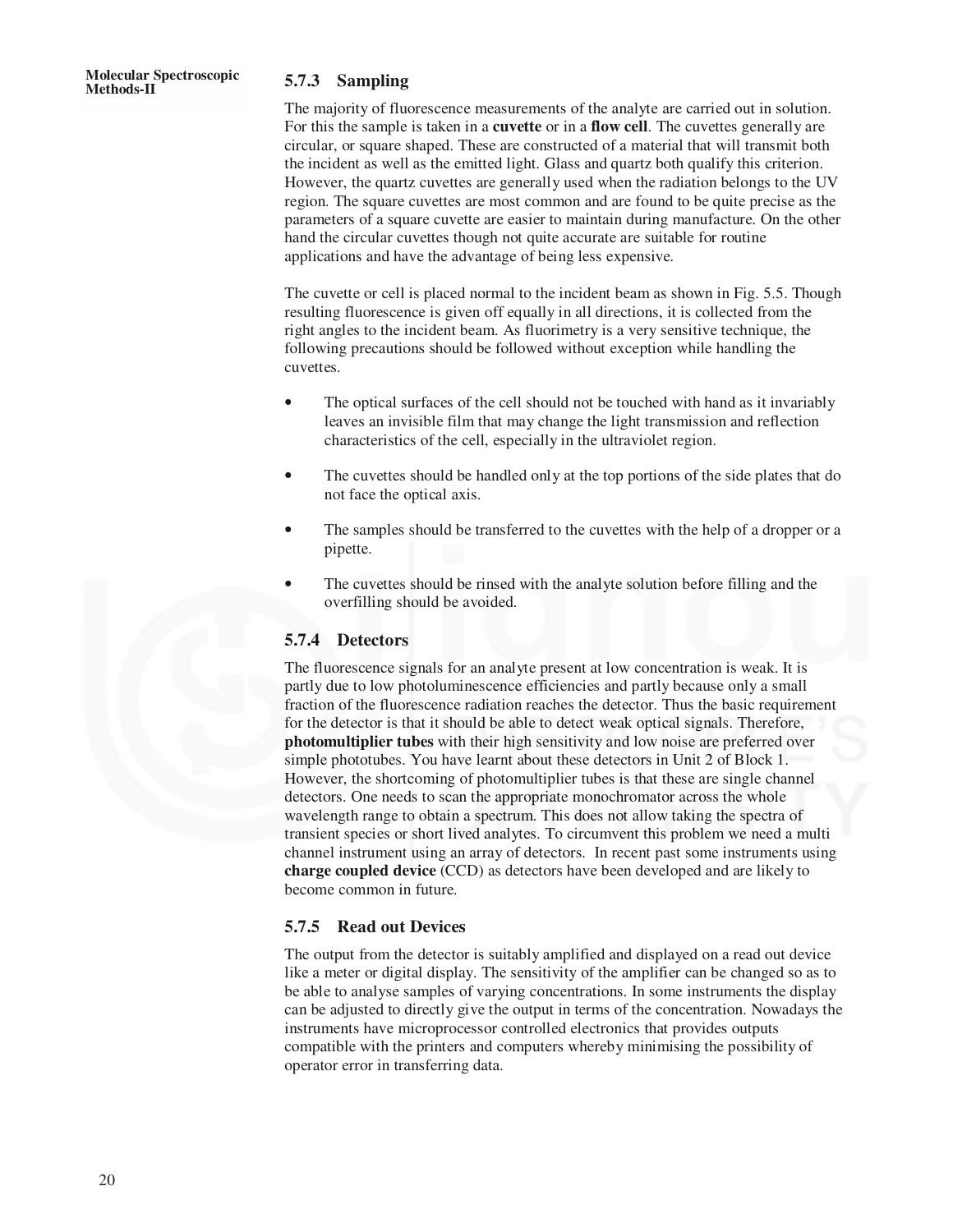Complete the following sentences with appropriate words.

- a) The fluorescence power or intensity is directly proportional to the …………. .
- b) In order to measure fluorescence intensity at a single excitation and emission wavelength, ………… instruments are used.
- c) Photomultiplier tubes with low noise and high sensitivity are preferred over simple photo tubes so as to detect …………... signals.

# **5.8 INSTRUMENTATION FOR PHOSPHORESCENCE MEASUREMENT**

You know that the basic difference between fluorescence and phosphorescence is that the phosphorescence emission occurs at a different time frame and can be measured only if the sample is solid or is at liquid nitrogen temperatures. Therefore, the basic instrumentation for phosphorescence is similar to that of fluorescence; however, two aspects of the measurement need to be modified. The first is the sampling technique and second being the recording procedure. Let us study about the modifications in the fluorimeter done regarding these two aspects.

### **5.8.1 Sampling**

Since most of the measurements in phosphorescence are carried out in rigid media at cryogenic temperatures of liquid nitrogen we need to use solvents that have certain special characteristics. It is the most important requirement besides good solubility of the analyte. The solvent must form a clear rigid glass at 77 K i.e., the temperature of measurement. In addition, it should be highly pure so that there is practically nil background phosphorescence. Not many solvents qualify to be used for the phosphorescence measurement. Ethanol is an excellent solvent for polar molecules though it may require addition of small quantities of acid or base to produce a clear solid. On the other hand a mixture of diethyl ether, isopentane and ethanol in the ratio of 5: 5: 2 respectively, commonly called **EPA** is an excellent choice for non-polar compounds.

In a typical phosphorescence measurement, the sample is placed in a narrow quartz tube of an internal diameter of 1 to 3 mm. The sample tubes are placed in liquid nitrogen held in a quartz Dewar flask which is then placed in the sample holder called **phosphoroscope** (Fig. 5.8).



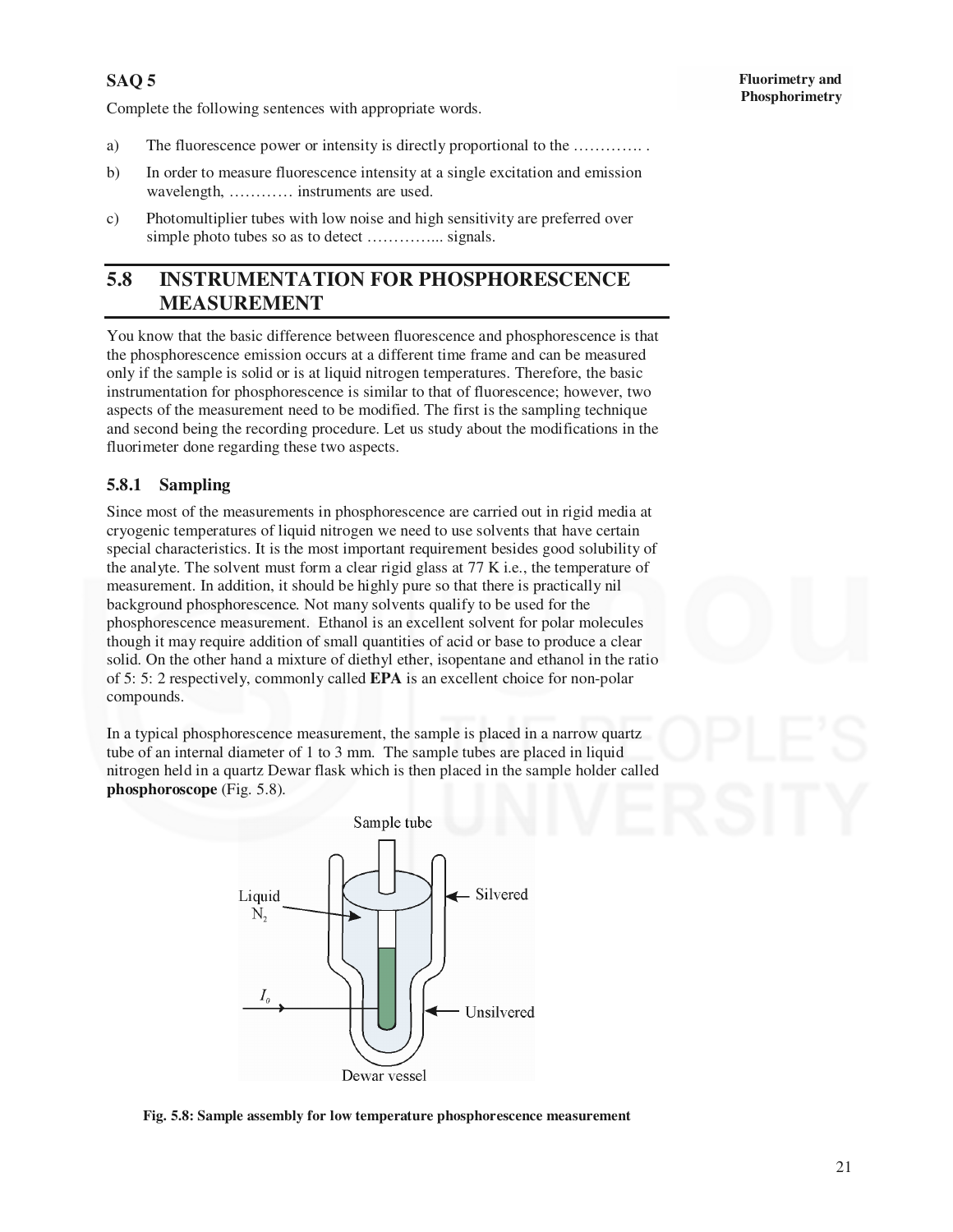For room temperature measurements the sampling procedure depends on the nature of the analyte. For inorganic salts and oxides of rare earths viz., europium and uranium, which have natural phosphorescence, are used without any pretreatment. The sample is held in a solid sample accessory that fits into the instrument.

On the other hand, some compounds show phosphorescence only when adsorbed onto a substrate like, paper, cellulose, silica, etc. For the measurements of polar molecules of this category a solution of the analyte is prepared in a suitable solvent and is placed on the filter paper and thoroughly dried. The analyte adsorbed on the substrate is then used for measurement of phosphorescence. Sometimes, the addition of heavy atoms like iodine, silver or lead is found to enhance the phosphorescence.

#### **5.8.2 Recording Procedure**

Once suitable sampling procedure has been achieved the sample in principle can be used for the simultaneous measurement of fluorescence and phosphorescence as the two emissions occur at different wavelengths. However, the fluorescence emission may cause interference in the measurement of phosphorescence. This interference can be eliminated by taking advantage of the fact that once the incident radiation is cut off the fluorescence ceases immediately whereas the phosphorescence emission continues. A mechanical shutter can be used to execute recording of phosphorescence under these conditions.

One commonly used mechanical shutter system consists of a revolving can that surrounds the sample and has a small window. The can is so rotated that when it is opposite the excitation monochromator it allows a short burst of radiation to fall on the sample and immediately cut off. After a certain time delay it allows the radiation emitted during phosphorescence to pass through to the emission monochromator. A schematic diagram of the rotating can mechanical shutter system is shown in Fig.5.9.



**Fig. 5.9: Revolving can shutter system for recording phosphorescence and fluorescence from the same sample** 

Having learnt about the theory of fluorescence and phosphorescence, the species showing these phenomena, the factors affecting them and the instrumentation required for their measurement you are equipped to learn about the applications of these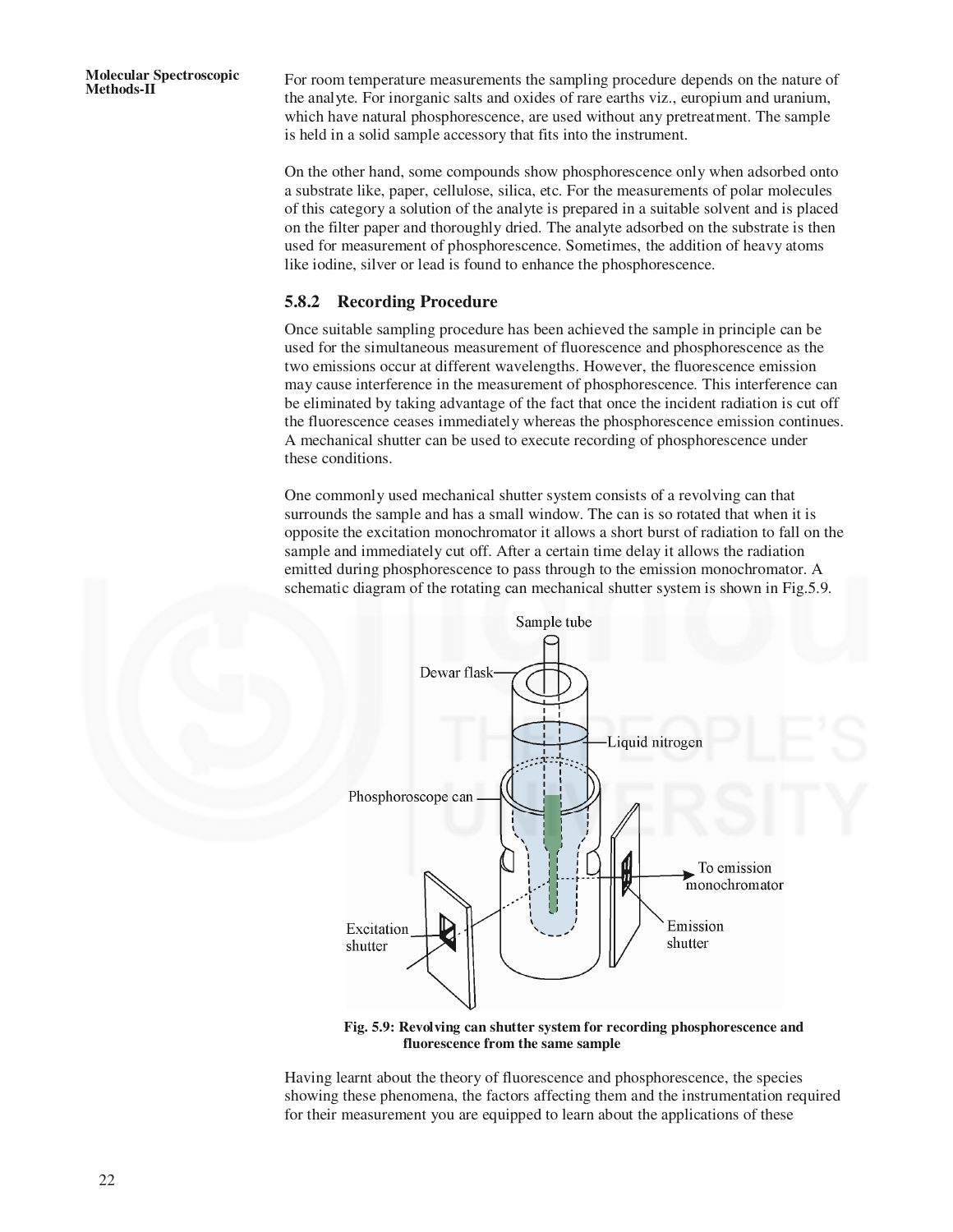phenomena in the next section. However, before that why don't you assess your understanding by solving the following self assessment question.

#### **Fluorimetry and Phosphorimetry**

### **SAQ 6**

How does the revolving can shutter system help in simultaneous measurement of fluorescence and phosphorescence?

## ………………………………………………………………………………………….. …………………………………………………………………………………………..

# **5.9 APPLICATIONS OF FLUORESCENCE AND PHOSPHORESCENCE**

Fluorescence spectroscopy and its applications to the physical and life sciences have evolved rapidly during the past decade. It is widely used in the qualitative and quantitative analysis of inorganic compounds and has become extensively used spectroscopic technique in the fields of Biochemistry and Molecular Biophysics also. Despite the fact that the fluorescence measurements do not provide detailed structural information, the technique has become quite popular in these areas. This is due to its sensitivity to changes in the structural and dynamic properties of biomolecules and biomolecular complexes. The increased interest in fluorescence appears to be due to advances in time resolution, methods of data analysis, and improved instrumentation. Advances in laser and detector technology have also resulted in renewed interest in fluorescence for clinical and analytical chemistry.

In the case of inorganic analytes, though many of these are fluorescent or phosphorescent in the solid state, the majority of analysis work is undertaken in solution. For the purpose of fluorimetric analysis of inorganic analytes either direct or indirect methods are used. You know that in the direct method, the native fluorescence of the analyte is used, whereas in case of the indirect method, the analyte is converted to a fluorophore by making a complex with a suitable organic compound. For example, the fluorescent uranyl ion can be directly determined whereas in the determination of selenium, the complexing agent diaminonaphthalene is used. In general, making a complex of the metal ion with a molecule containing fused ring systems causes the development of fluorescence by making the complex rigid. Table 5.1 gives some common applications of fluorescence measurements.

| <b>Element or compound</b>             | <b>Fluorescent emission</b> | <b>Example of application</b> |  |
|----------------------------------------|-----------------------------|-------------------------------|--|
|                                        | maximum (nm)                |                               |  |
| Vitamin A                              | $500 \text{ nm}$            | Foodstuffs, vitamin tablets   |  |
| LSD                                    | $>430$ nm                   | Body fluids                   |  |
| Amphetamine                            | $282 - 300$ nm              | Drug preparations and body    |  |
| Codeine, Morphine                      | 345 nm                      | fluids                        |  |
| Polyaromatic hydrocarbons<br>(PAH)     | 320-550 nm                  | Environmental samples         |  |
| Al as alizarin (garnet red<br>complex) | 580 nm                      | Water samples and soils       |  |
| B as benzoin complex                   | $450 \text{ nm}$            | Water samples and soils       |  |

|  | Table 5.1: Some common applications of fluorescence |  |  |
|--|-----------------------------------------------------|--|--|
|--|-----------------------------------------------------|--|--|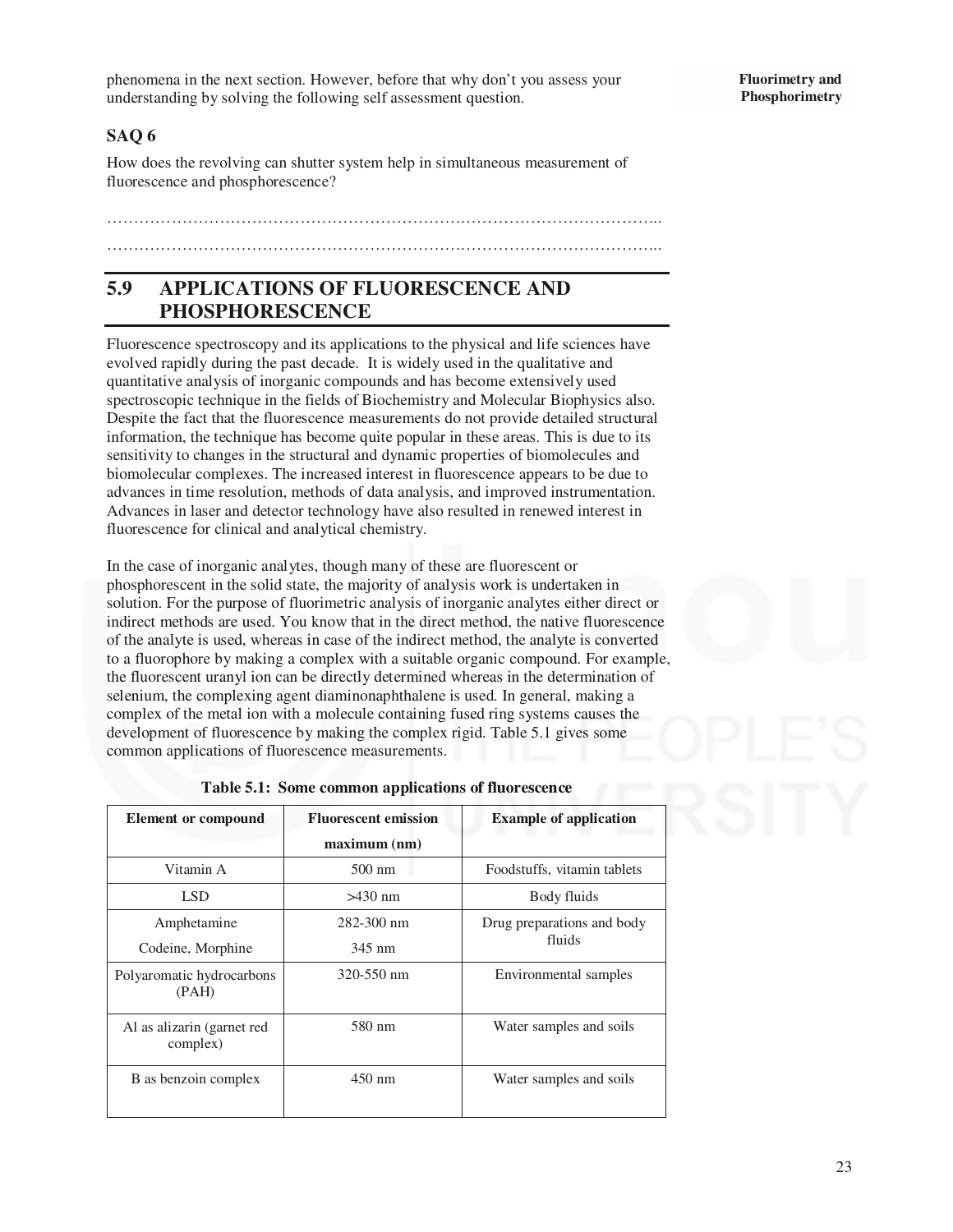The phosphorescence emission has been observed in a wide variety of compounds and as you know it differs from fluorescence in terms of persistence of emission of light even after removal of the excitation source. The first analytical applications of phosphorescence were published as far back as 1957 by Kiers et al; yet the technique has not acquired the status of a routine analytical tool. This is so because we need to work at extremely low temperatures of 77 K, acquired by using liquid nitrogen. However, some recent developments leading to room temperature phosphorescence (RTP) measurements have given hope for newer practical applications and fundamental advances that may lead to the development of phosphorimetry. Currently, phosphorimetry is widely accepted in some areas like pharmaceutical analysis and forensic science. A number of the drugs belonging to sulphonamides, phenobarbital, cocaine, procaine, chlorpromazine and salicylic acid, etc. have been found to exhibit phosphorescence. Phosphorescence has also been used in the determination of the drugs present in urine and blood samples. The detection of air and water borne pollutants and analysis of pesticides are other areas of application of phosphorescence.

In terms of the sensitivity, phosphorescence is comparable to that of fluorescence. Phosphorescence as a technique complements fluorescence by extending the applications of photoluminescence to a wider range of molecules. Further, uniqueness of phosphorescence lies in the time aspect as this can be used to eliminate the background interference from fluorescence. The ratios of the fluorescence to phosphorescence intensities can be used for the identification of organic compounds and the decay time measurements can be exploited for checking the purity of organic compounds.

Let us summarise what all you have learnt in this unit. In the next unit, you would learn about a number of applications of fluorimetry and phosphorimetry in detail.

# **5.10 SUMMARY**

In this unit, you have learnt about two important spectroscopic methods, namely fluorescence and phosphorescence. These are based on the phenomenon of emission of radiation by electronically excited species and are collectively termed as photoluminescence methods. The origin of these luminescence spectra are explained in terms of Jablonski diagram which gives a representation of ground and different excited electron states of a molecule and the processes associated with absorption and emission (radiative and nonradiative) of energy.

The absorption of a photon of suitable energy causes the molecule to get excited from the ground state to one of the excited states. These excited or activated states get deactivated by a number of processes which are generally grouped under nonradiative and radiative processes. The nonradiative relaxation is through three different processes namely, vibrational relaxation, internal conversion and intersystem crossing whereas the radiative deactivation is through fluorescence and phosphorescence. The wavelength of fluorescence emission is generally greater than the excitation wavelength and that of phosphorescence emission is at still longer wavelengths.

There are two types of fluorescence spectra. These are fluorescence emission and fluorescence excitation spectrum. In the former the molecule is excited with a given wavelength and the fluorescence emission at different wavelengths is measured whereas in the later the excitation wavelength is varied and the intensity of fluorescence emission at a predetermined wavelength is monitored. Generally the excitation spectrum of a molecule is the same as its UV-VIS absorption spectrum. The wavelength difference between the absorption and fluorescence maxima is called the Stokes shift.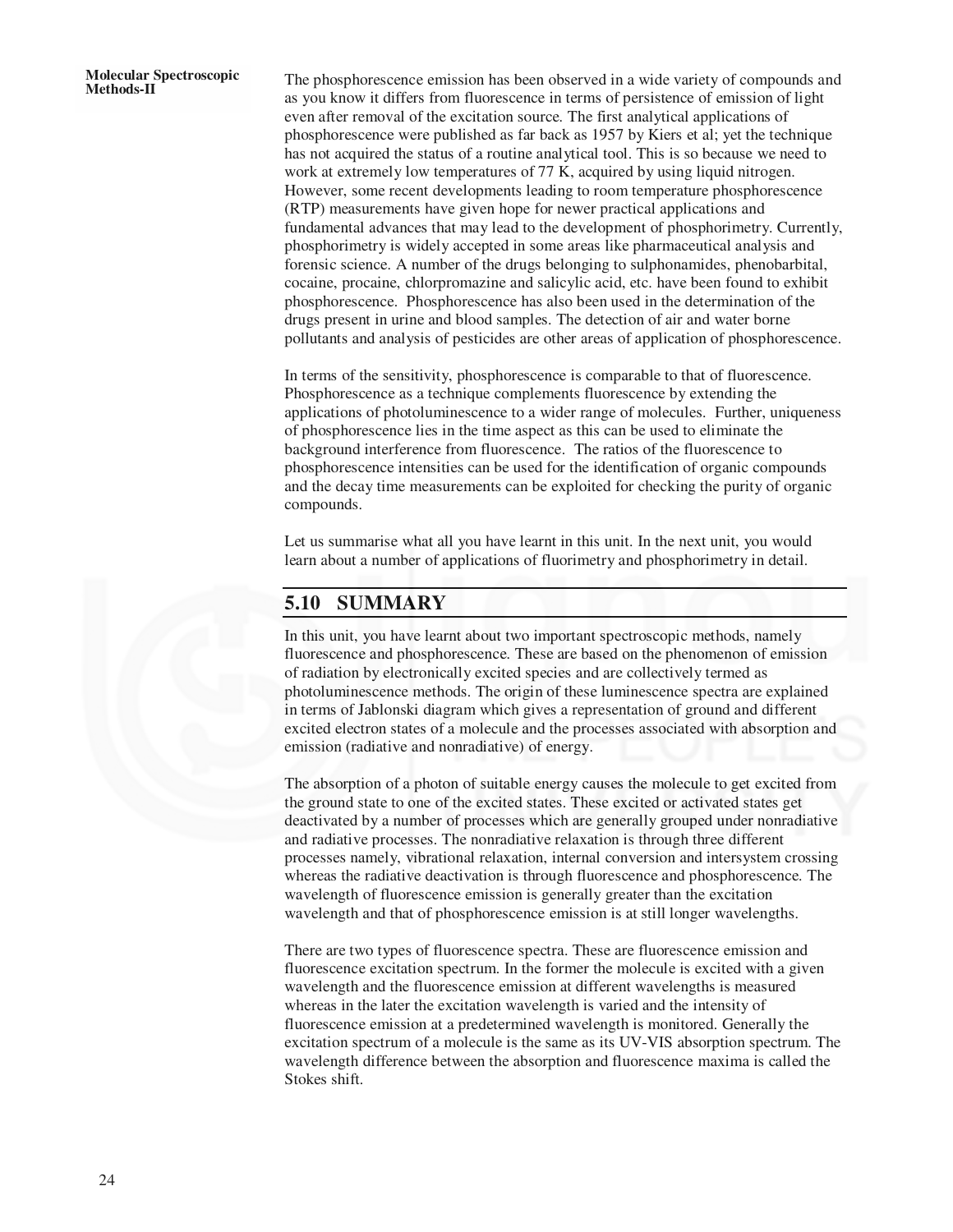The fluorescent behaviour of a molecule is determined by the chemical structure of the molecule and is affected by the chemical environment in which it exists. The structural features whose presence in a molecule may make it fluorescent are the presence of benzene ring, fused ring system and rigidity in the molecule. The external factors affecting the fluorescent behaviour of a molecule are temperature, pH, paramagnetic species like dissolved oxygen and the solvent.

The fluorescence emission intensity is decreased by a number of processes like self quenching, self absorption or inner filter effects and by the presence of external species. This is called fluorescence quenching. The fraction of the excited molecules that relax through the fluorescence pathway i.e., by emission of radiation is quantified in terms of a parameter called quantum efficiency or quantum yield.

All fluorescence instruments use essentially the same components as are used in absorption spectrophotometers; however, the geometric arrangement of the components is somewhat different. In luminescence measurement the emitted radiation is measured by the detector at a right angle to the transmitted beam whereas in case of absorption spectrometers the transmitted radiation is measured along the direction of the incident light. The basic set up of the instrumentation for phosphorescence is similar to that of fluorescence. However, the sampling technique and the recording procedure need to be modified.

The applications of fluorescence spectroscopy are spread across the disciplines of physical and life sciences and it is becoming an extensively used spectroscopic technique in the fields of Biochemistry, Clinical Chemistry and Molecular Biophysics. The phosphorescence measurements on the other hand are not as common due to the requirements of cryogenic temperatures yet it finds a number of applications in the areas like pharmaceutical analysis, forensic science, environmental science and analysis of pesticides.

## **5.11 TERMINAL QUESTIONS**

- 1. Differentiate between internal conversion and inter system crossing.
- 2. What do you understand by the spin multiplicity of an electronic energy level? What are the multiplicities of the singlet and triplet state?
- 3. What is the difference between chemiluminescence and photoluminescence?
- 4. State Franck Condon principle. What is its significance?
- 5. Describe briefly different mechanisms of nonradiative relaxation of an excited electronic state.
- 6. What is an excitation fluorescence spectrum? How is it obtained and in what way is it related to the absorption spectrum?
- 7. Write any three structural requirements whose presence in a molecule may make it fluorescent?
- 8. List different factors that may affect the fluorescence characteristics of a molecule.
- 9. Define fluorescence quenching. What is self-quenching?
- 10. What precautions should be observed while handling the sample cuvettes during fluorescence measurement?

**Fluorimetry and Phosphorimetry**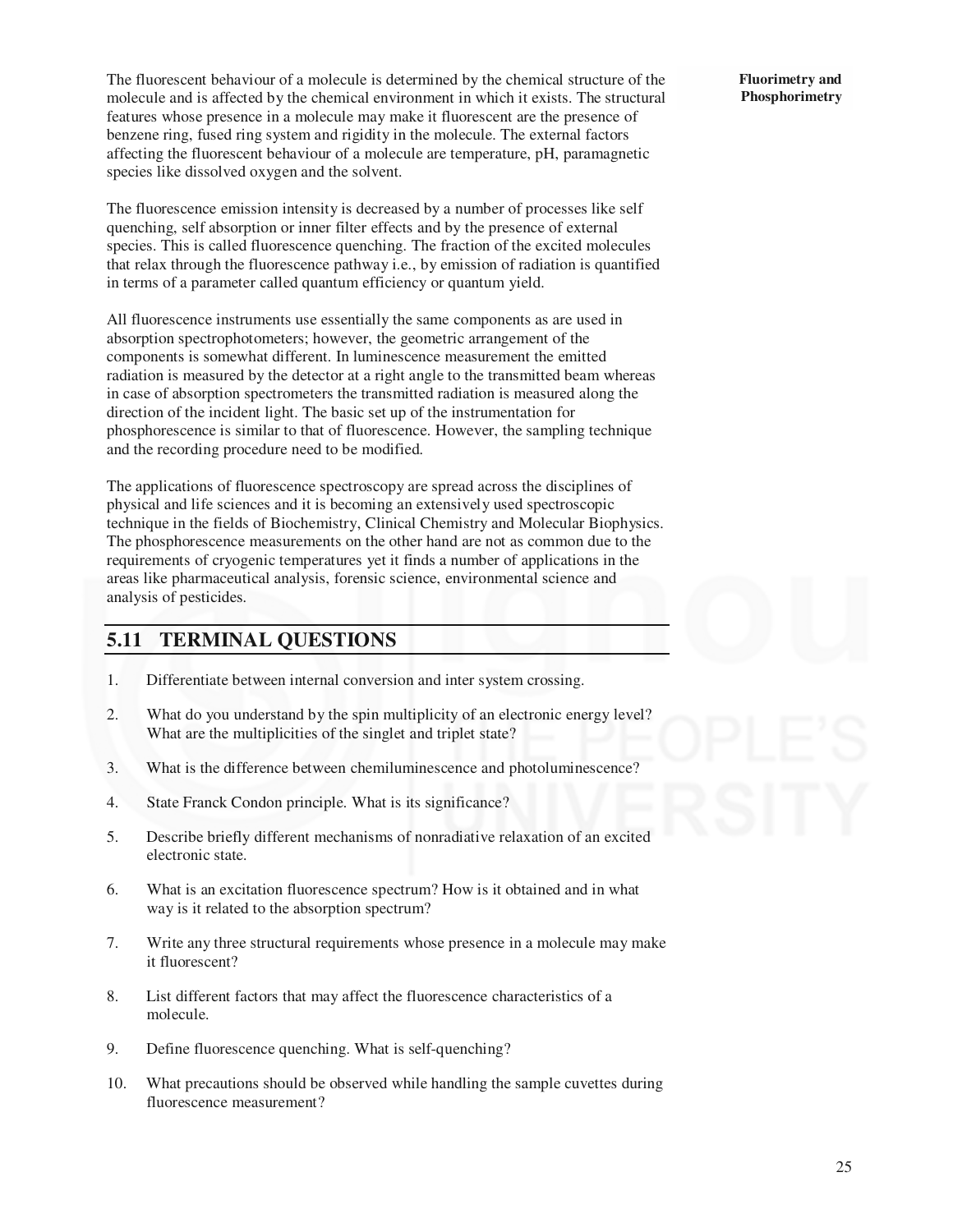#### **Methods-II 5.12 ANSWERS**

#### **Self Assessment Questions**

- 1. a) ii)
	- b)  $i)$
- 2. The fluorescence emission takes place only after the excited molecule has relaxed to the vibrational ground state of the  $S_1$  state i.e., after having lost part of its energy. As the energy of the emitted radiation is lower than that of the excitation radiation it is observed at a longer wavelength than that of the excitation radiation
- $3.$  ii) and iii)
- 4. ii) and iii) are true
- 5. a) source power
	- b) filter
	- c) weak optical
- 6. The can is rotated in such a manner that when it is opposite the excitation monochromator it allows a short burst of radiation to fall on the sample and immediately cut off. At this point the fluorescence ceases whereas phosphorescence continues.

#### **Terminal Questions**

- 1. The internal conversion refers to the transfer of the molecule from an excited singlet state to another whereas in case of intersystem crossing the molecule in the vibrational states of a singlet excited state crosses over to a vibrational level of a triplet state (rarely from a triplet to singlet). However, in both the cases the energies of the initial and final level must be the same.
- 2. Spin multiplicity of an electronic state refers to the number of possible quantum states of the system. It is computed as  $(2S+1)$  where S is the total spin quantum number for the electronic state.

The spin multipliticities of the singlet and triplet states are 1 and 3, respectively.

- 3. The difference between chemiluminescence and photoluminescence lies in the way the excited states are achieved. In chemiluminescence, the energy required for the excitation comes from the chemical reaction whereas in photoluminescence the energy is provided by a photon (light).The principle explains the phenomenon of activation process during the fluorescence and phosphorescence of a molecule.
- 4. According to Franck Condon principle the electronic transition takes place so fast that the molecule does not get an opportunity to execute a vibration. Therefore, in the Jablonski diagram, the transition from the ground state to excited state can be represented by vertical arrows.
- 5. The nonradiative relaxation refers to the deactivation of the molecule in the excited state without emission of radiation. This may occur by any of the three mechanisms viz., vibrational relaxation, internal conversion or inter-system crossing.